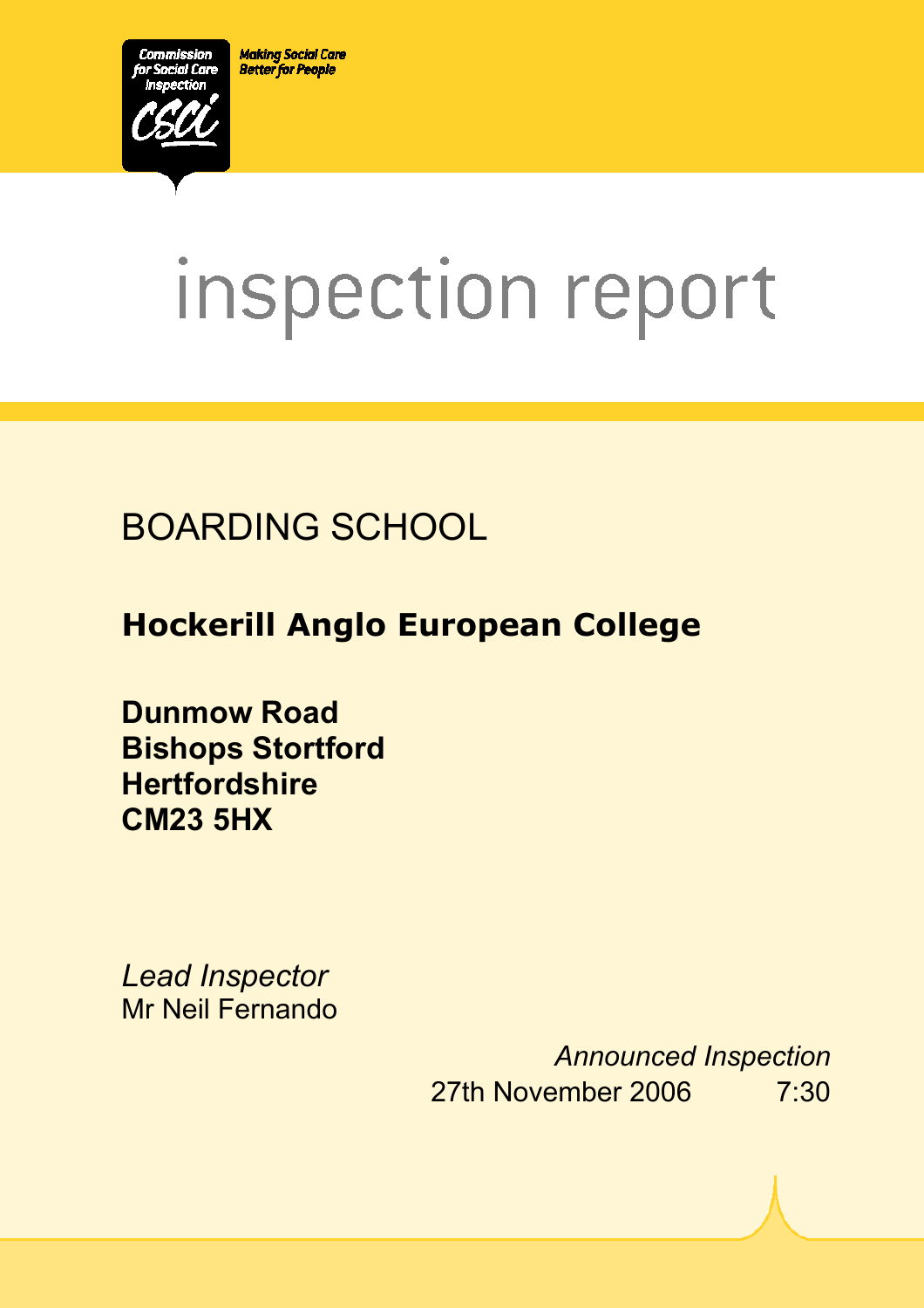The Commission for Social Care Inspection aims to:

- Put the people who use social care first
- Improve services and stamp out bad practice
- Be an expert voice on social care
- Practise what we preach in our own organisation

| <b>Reader Information</b> |                                                                                                                                                                                                              |  |  |
|---------------------------|--------------------------------------------------------------------------------------------------------------------------------------------------------------------------------------------------------------|--|--|
| Document Purpose          | <b>Inspection Report</b>                                                                                                                                                                                     |  |  |
| Author                    | CSCI                                                                                                                                                                                                         |  |  |
| Audience                  | General Public                                                                                                                                                                                               |  |  |
| Further copies from       | 0870 240 7535 (telephone order line)                                                                                                                                                                         |  |  |
| Copyright                 | This report is copyright Commission for Social<br>Care Inspection (CSCI) and may only be used<br>in its entirety. Extracts may not be used or<br>reproduced without the express permission of<br><b>CSCI</b> |  |  |
| Internet address          | www.csci.org.uk                                                                                                                                                                                              |  |  |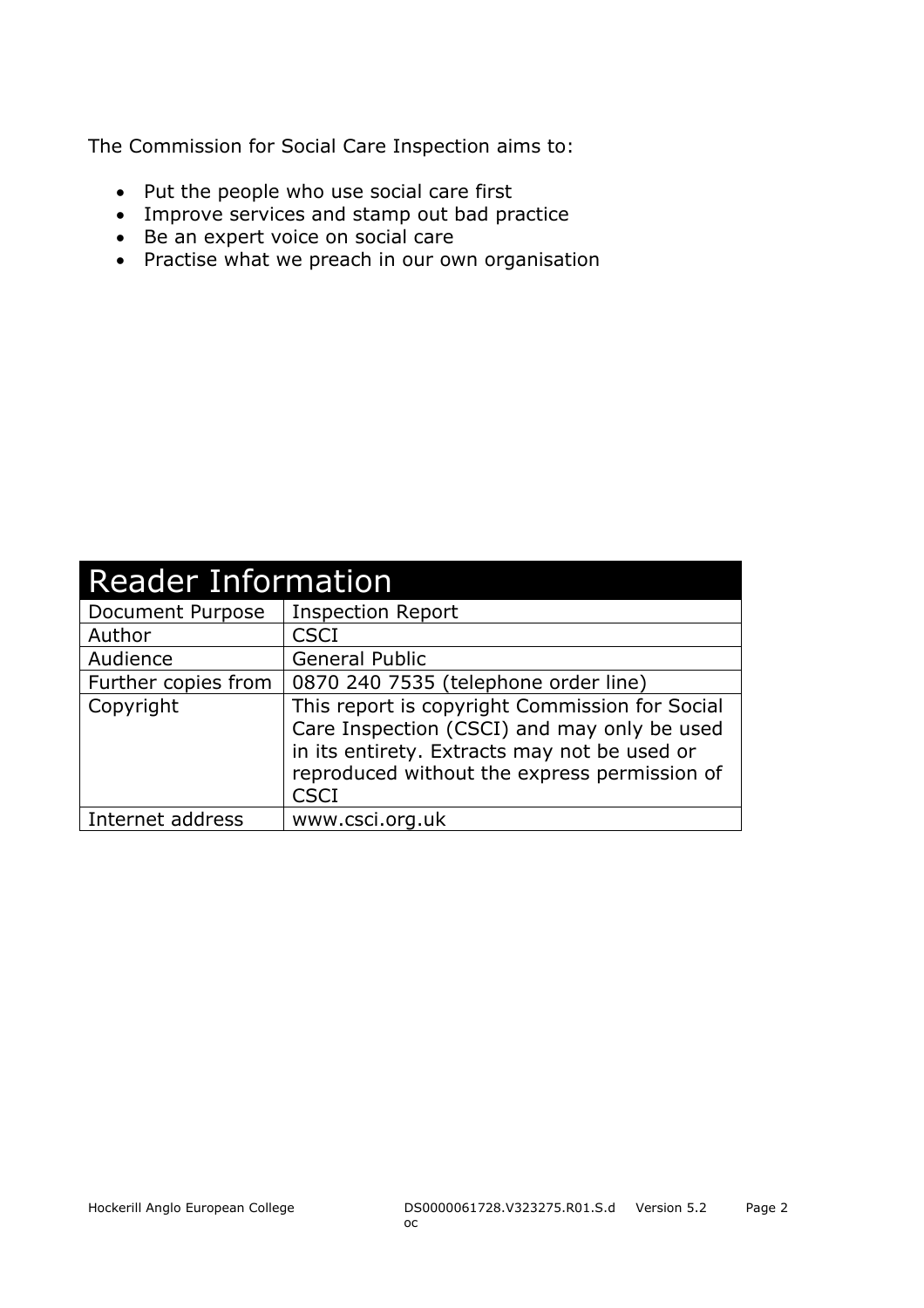This is a report of an inspection to assess whether services are meeting the needs of people who use them. The legal basis for conducting inspections is the Care Standards Act 2000 and the relevant National Minimum Standards for this establishment are those for *Boarding Schools.* They can be found at www.dh.gov.uk or obtained from The Stationery Office (TSO) PO Box 29, St Crispins, Duke Street, Norwich, NR3 1GN. Tel: 0870 600 5522. Online ordering: www.tso.co.uk/bookshop

*Every Child Matters,* outlined the government's vision for children's services and formed the basis of the Children Act 2004. It provides a framework for inspection so that children's services should be judged on their contribution to the outcomes considered essential to wellbeing in childhood and later life. Those outcomes are:

- Being healthy
- Staying safe
- Enjoying and achieving
- Making a contribution; and
- Achieving economic wellbeing.

In response, the Commission for Social Care Inspection has re-ordered the national minimum standards for children's services under the five outcomes, for reporting purposes. A further section has been created under 'Management' to cover those issues that will potentially impact on all the outcomes above.

Copies of *Every Child Matters* and *The Children Act 2004* are available from The Stationery Office as above.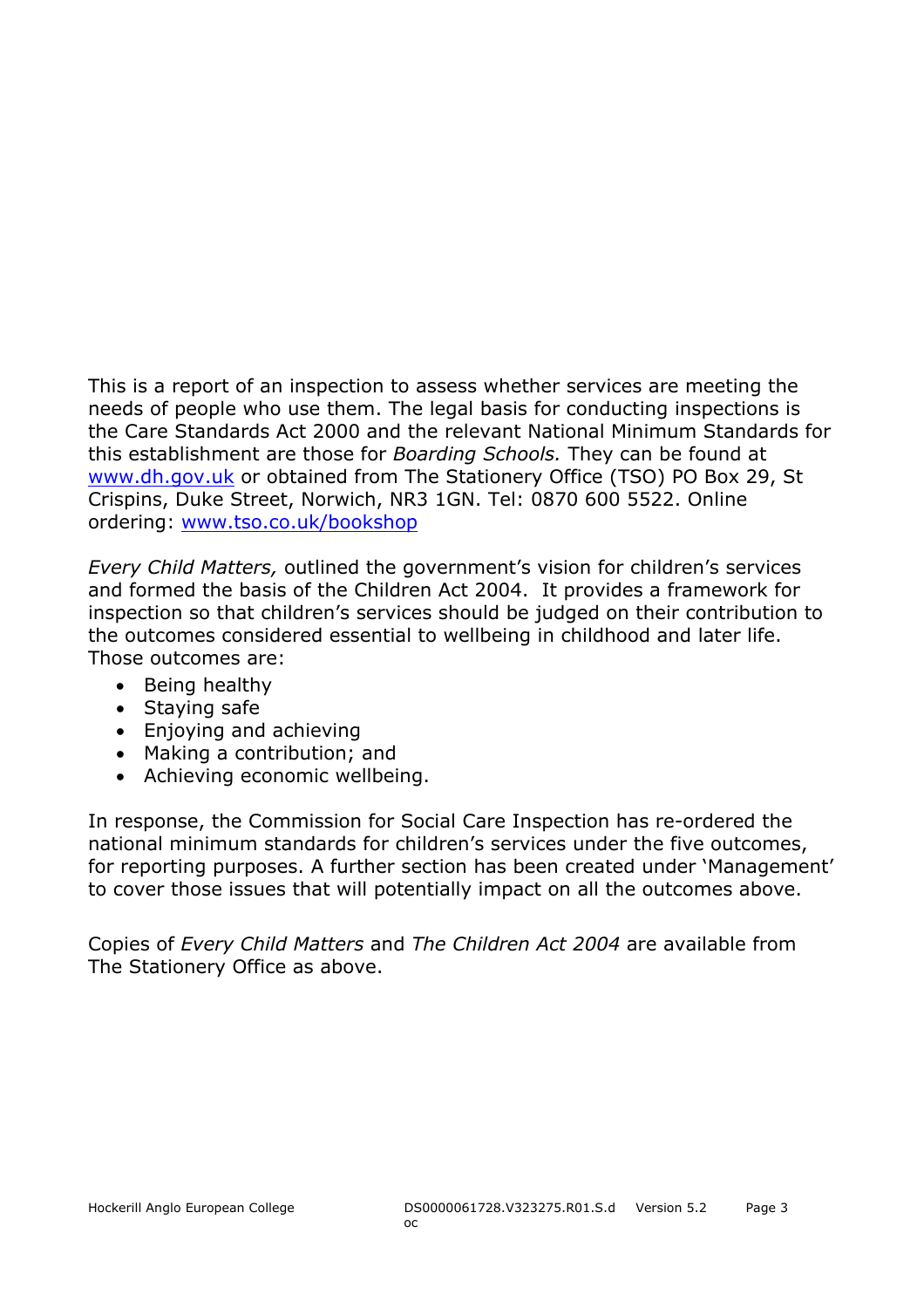# **SCHOOL INFORMATION**

| <b>Name of school</b>                                                                         | Hockerill Anglo European College                                            |
|-----------------------------------------------------------------------------------------------|-----------------------------------------------------------------------------|
| <b>Address</b>                                                                                | Dunmow Road<br><b>Bishops Stortford</b><br>Hertfordshire<br><b>CM23 5HX</b> |
| <b>Telephone number</b>                                                                       | 01279 658451                                                                |
| <b>Fax number</b>                                                                             | 01279 755918                                                                |
| <b>Email address</b>                                                                          | admin.hockerill@thegrid.org.uk                                              |
| <b>Provider Web address</b>                                                                   |                                                                             |
| <b>Name of Governing body,</b><br><b>Person or Authority</b><br>responsible for the<br>school | Hockerill Anglo European College                                            |
| <b>Name of Head</b>                                                                           | <b>Robert Guthrie</b>                                                       |
| <b>Name of Head of Care</b>                                                                   | Christopher Wright                                                          |
| Age range of boarding<br>pupils                                                               | $11 - 19$ years                                                             |
| Date of last welfare<br>inspection                                                            | 26 & 27 March 2003                                                          |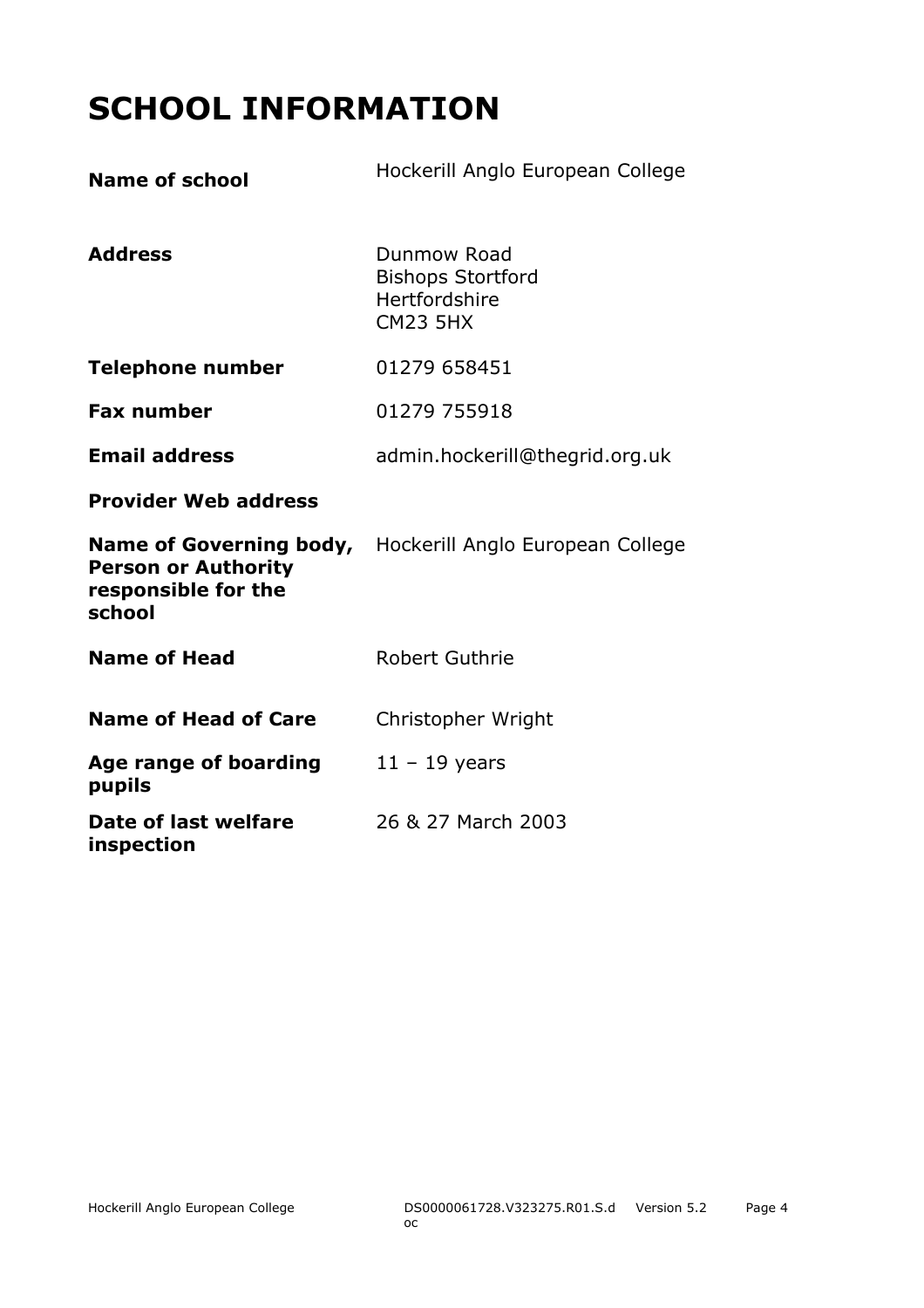#### **Brief Description of the School:**

Hockerill Anglo-European College is situated within easy access of the town centre of Bishop's Stortford. It offers education to 740 pupils including 236 boarding students at the time that this inspection took place. Boarding students are accommodated in five boarding houses (or units), which are located in the school grounds.

#### *Canterbury House*

A purpose-built boarding house with its own indoor games facilities. It provides accommodation for junior boys aged between 11 and 13 years of age and, at the time that this inspection took place, was occupied by 38 boarders.

#### *St Alban's House*

This house has been upgraded and provides accommodation for junior girls aged between 11 and 13 years of age. At the time of this inspection, it was occupied by 35 boarders.

#### *Thames House*

An imposing Victorian building which offers accommodation mainly in single study and double bedrooms. It provides accommodation for senior boy students aged between 14 and 18 years and at the time of this inspection was occupied by 76 boarders.

#### *Roding House and Rochester House*

Roding House and its annexe, Rochester House offer accommodation mainly in single and double bedrooms. There houses offer accommodation to senior girl students aged between 14 and 18 years. At the time that this inspection took place, Roding House accommodated 77 Boarders and Rochester 10.

All boarding houses provide adequate bathroom, shower and wash-hand basin facilities for boarders. Common rooms, games rooms, kitchen facilities (where boarders can prepare drinks and snacks) and gardens are available.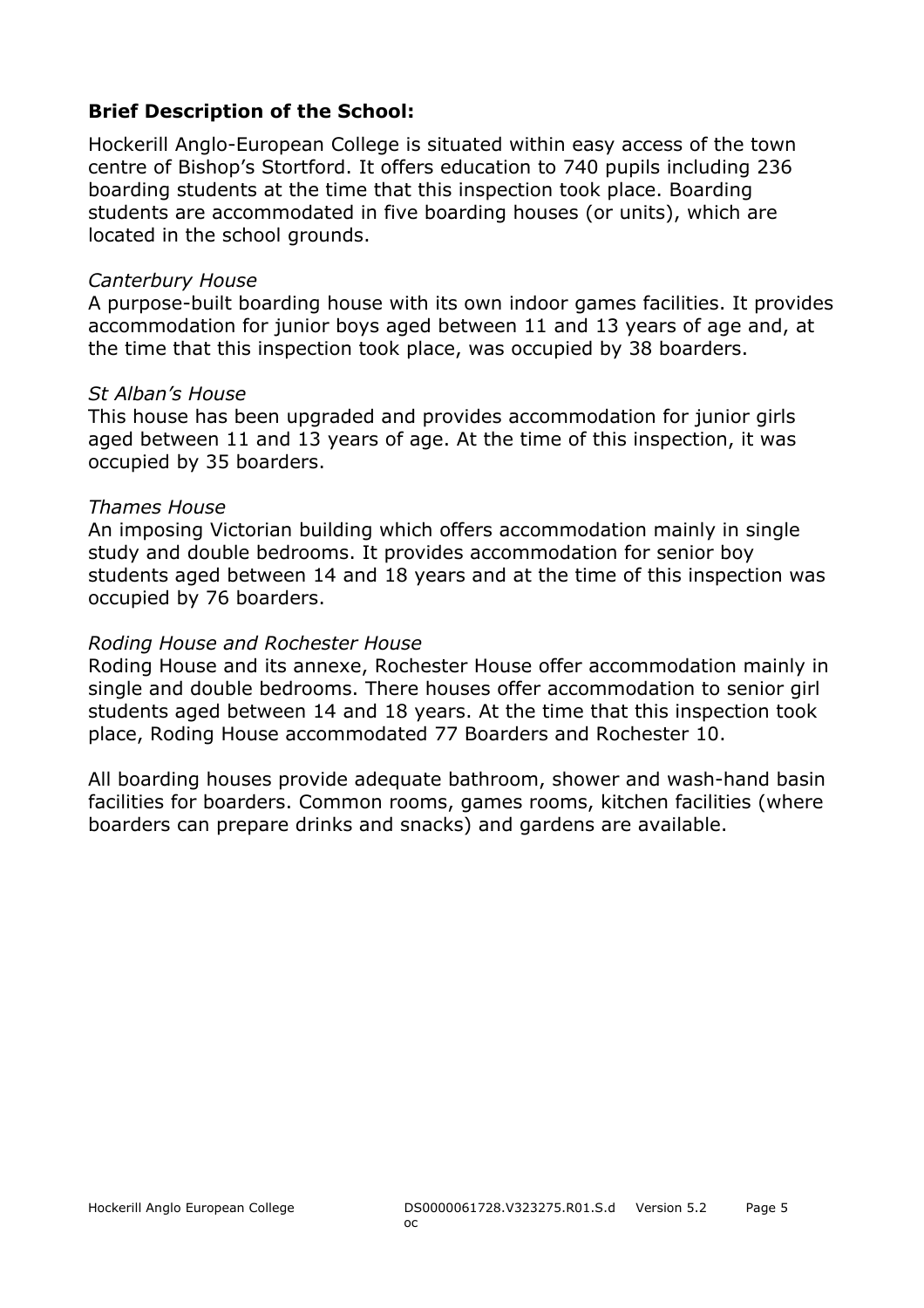# **SUMMARY**

This is an overview of what the inspector found during the inspection.

The overall assessment of Hockerill Anglo-European College is that the service provided to borders is excellent. This assessment is based on a site visit (including interviews with boarders, key staff, examination of records and a tour of the premises), an independently conducted survey of boarders and parents and continued assessment by the lead inspector since the last inspection took place.

#### **What the school does well:**

The attached report demonstrates that the outcomes based on the national minimum standards groupings are assessed as being either good or excellent.

Throughout the site visit element of this inspection and also previous visits, the Commission's inspectors were most impressed by the good manners and maturity of the boarding students. This, combined with the positive education outcomes identified by OFSTED, demonstrates the most desirable of outcomes for students. All staff that help create the environment where boarders can flourish and develop so well should be commended.

### **What has improved since the last inspection?**

All the recommendations and suggestions made at the last inspection have been met. The College Child Protection policy has been updated and kept in a state of constant review, encouraging an integrated a team approach to keeping students safe. A controlled drugs cupboard has been provided in the Health Centre and good records are kept. The nurse in charge completes an individual health care plan and the boarding houses have devised a social welfare plan for students with special welfare requirements. In Roding House, CCTV cameras that cover the front lobby and the back door, combined with a superior security entry system has raised the level of security to a commendable level. Recent surveys of boarders show a much more positive perception of meals and mealtimes than was recorded three years ago.

#### **What they could do better:**

It is recommended that windows accessible to boarders above the ground floor are risk assessed to ensure that there is no risk to safety by opening or closing those windows.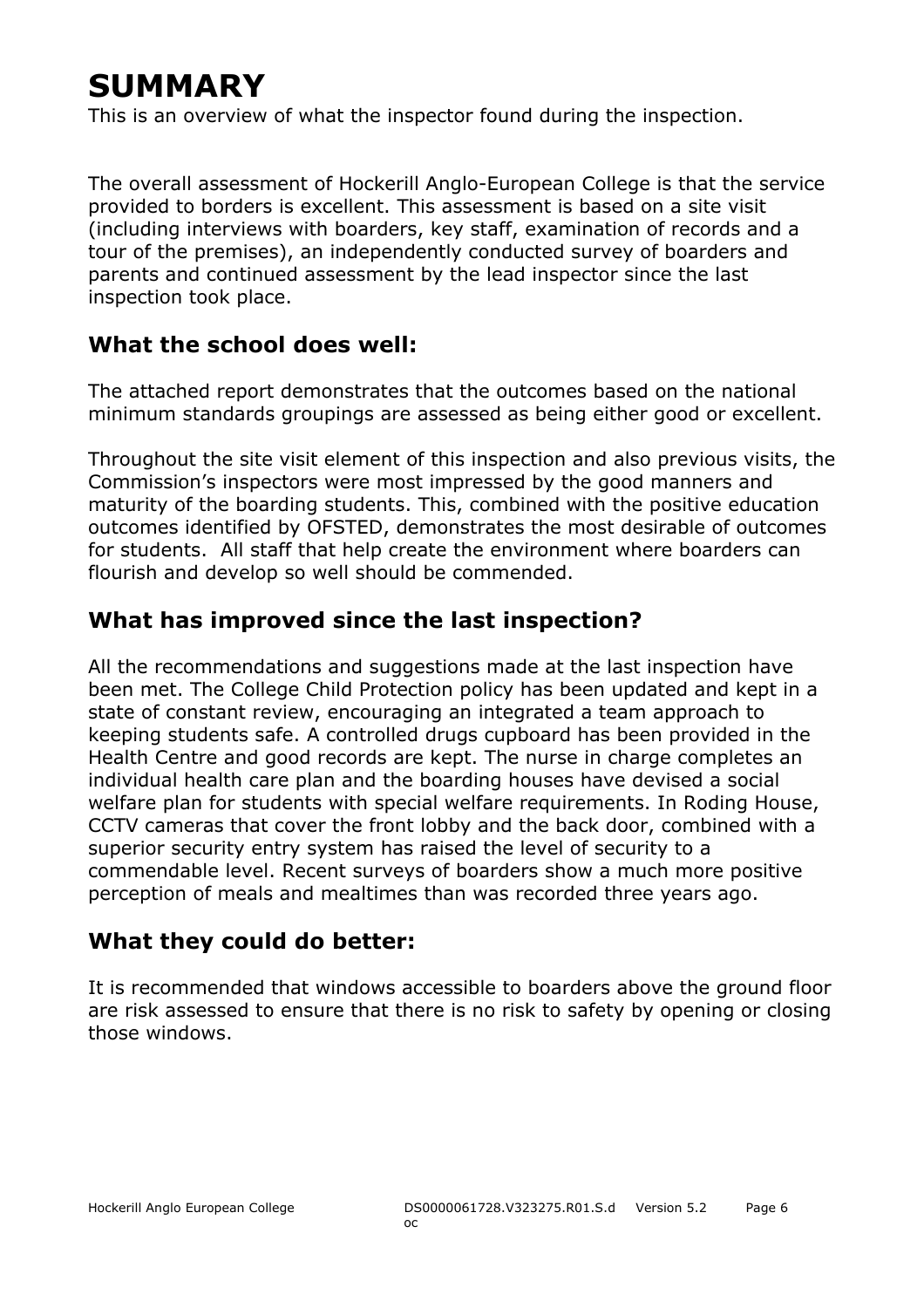Please contact the Head for advice of actions taken in response to this inspection.

The report of this inspection is available from **enquiries@csci.gsi.gov.uk** or by contacting your local CSCI office. The summary of this inspection report can be made available in other formats on request.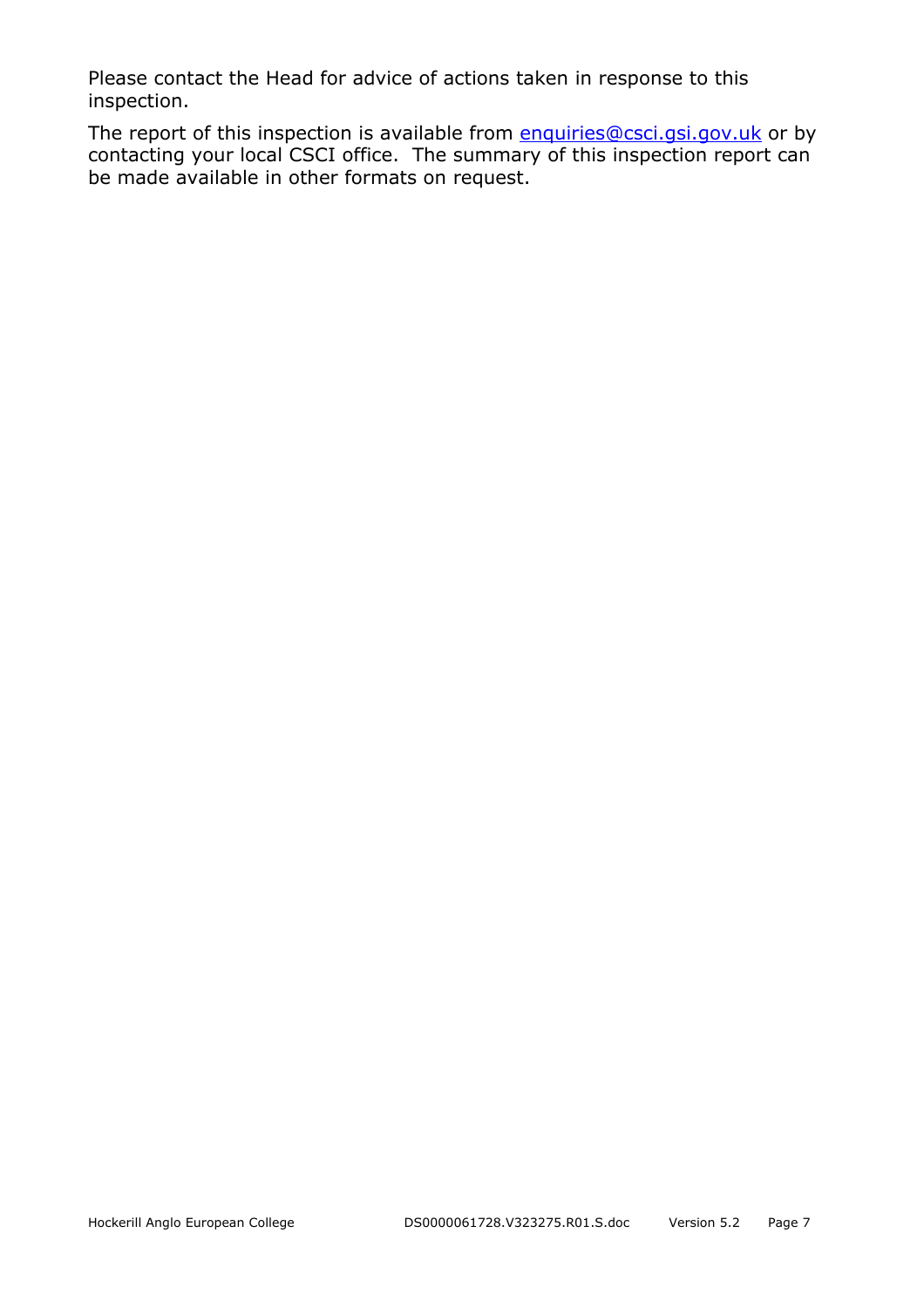# **DETAILS OF INSPECTOR FINDINGS**

## **CONTENTS**

| Being Healthy                                        |
|------------------------------------------------------|
| Staying Safe                                         |
| Enjoying and Achieving                               |
| Making a Positive Contribution                       |
| Achieving Economic Wellbeing                         |
| Management                                           |
| Scoring of Outcomes                                  |
| Recommended Actions identified during the inspection |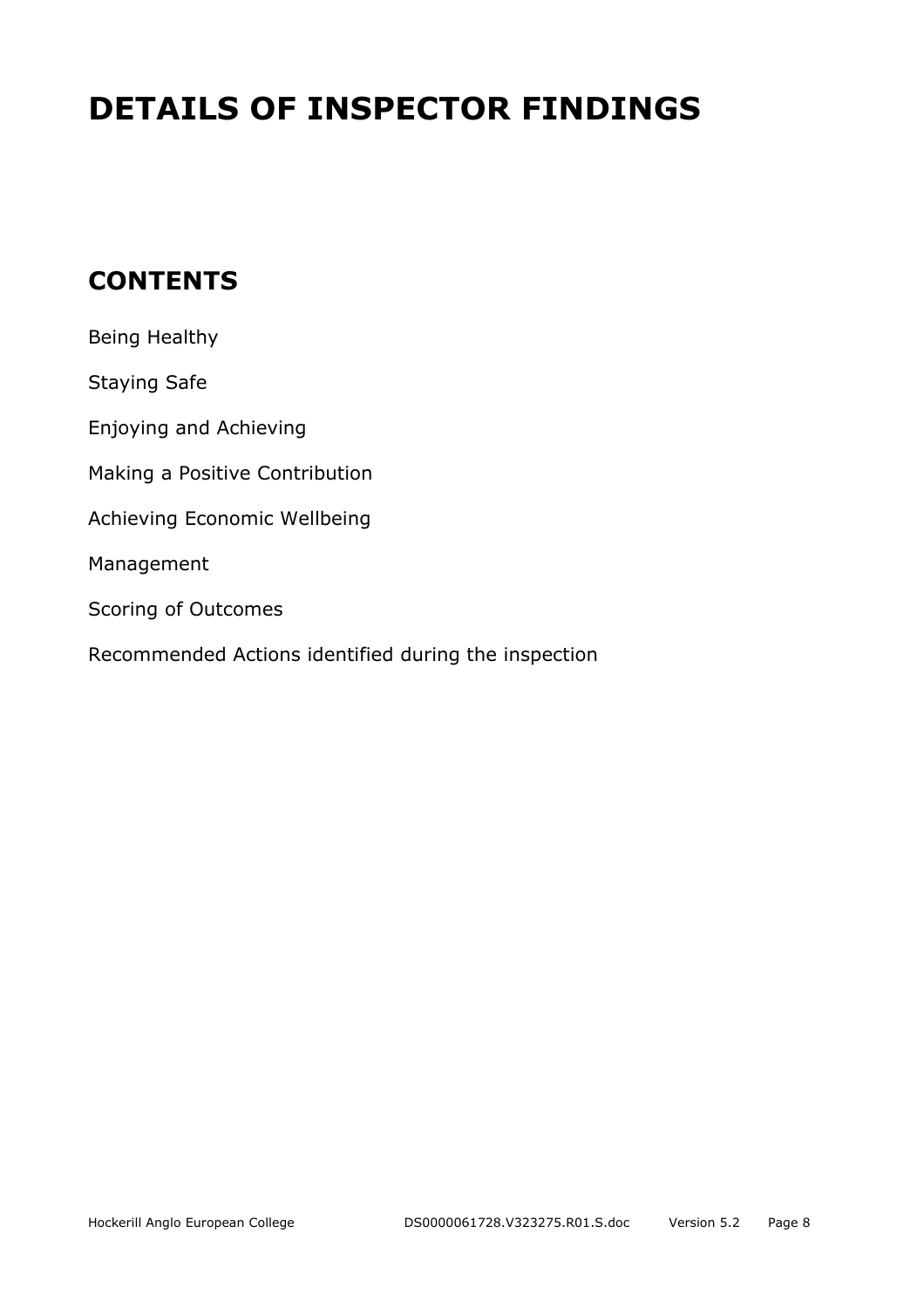## **Being Healthy**

#### **The intended outcomes for these standards are:**

- Boarders' health is promoted. (NMS 6)
- Safeguarding and promoting boarders' health and welfare are supported by appropriate records. (NMS 7)
- Boarders' receive first aid and health care as necessary.(NMS 15)
- Boarders are adequately supervised and looked after when ill.(NMS 16)
- Boarders are supported in relation to any health or personal Problems.(NMS 17)
- Boarders receive good quality catering provision (NMS 24)
- Boarders have access to food and drinking water in addition to main meals.(NMS 25)
- Boarders are suitably accommodated when ill. (NMS 48)
- Boarders' clothing and bedding are adequately laundered.(NMS 49)

#### **The Commission considers Standards 6 and 15 the key standards to be inspected.**

#### **JUDGEMENT – we looked at outcomes for the following standard(s):**

#### 6, 7, 15, 16, 17, 24, 25, 48 & 49. Quality in this outcome area is **excellent.**

Boarders can be assured that their health needs are fully met, in terms of medical, dietary and personal needs. This judgement has been made using available evidence including a visit to this service.

#### **EVIDENCE:**

There is in practice a sound policy covering personal, social and health education that follows the national curriculum guidance and includes substance abuse and sex education. All staff interviewed had a good understanding of their responsibilities and the Director of Boarding maintains an overview of the effectiveness of this policy as part of the quality assurance system.

The College Health Centre provides an effective and accessible facility for boarders. There are six beds available and students who are ill are well looked after by qualified and caring staff. The Centre is appropriately equipped and clear records are kept for each student; the records are securely maintained. Information is available to staff on a 'need-to-know' basis. Opening hours are displayed during the day, although the Centre staff will respond at any time to an emergency. The Centre is staffed by a nurse-in-charge, a relief nurse and a care assistant. The nurse-in-charge completes an individual health care plan. (The boarding houses have also devised a social welfare plan for any boarders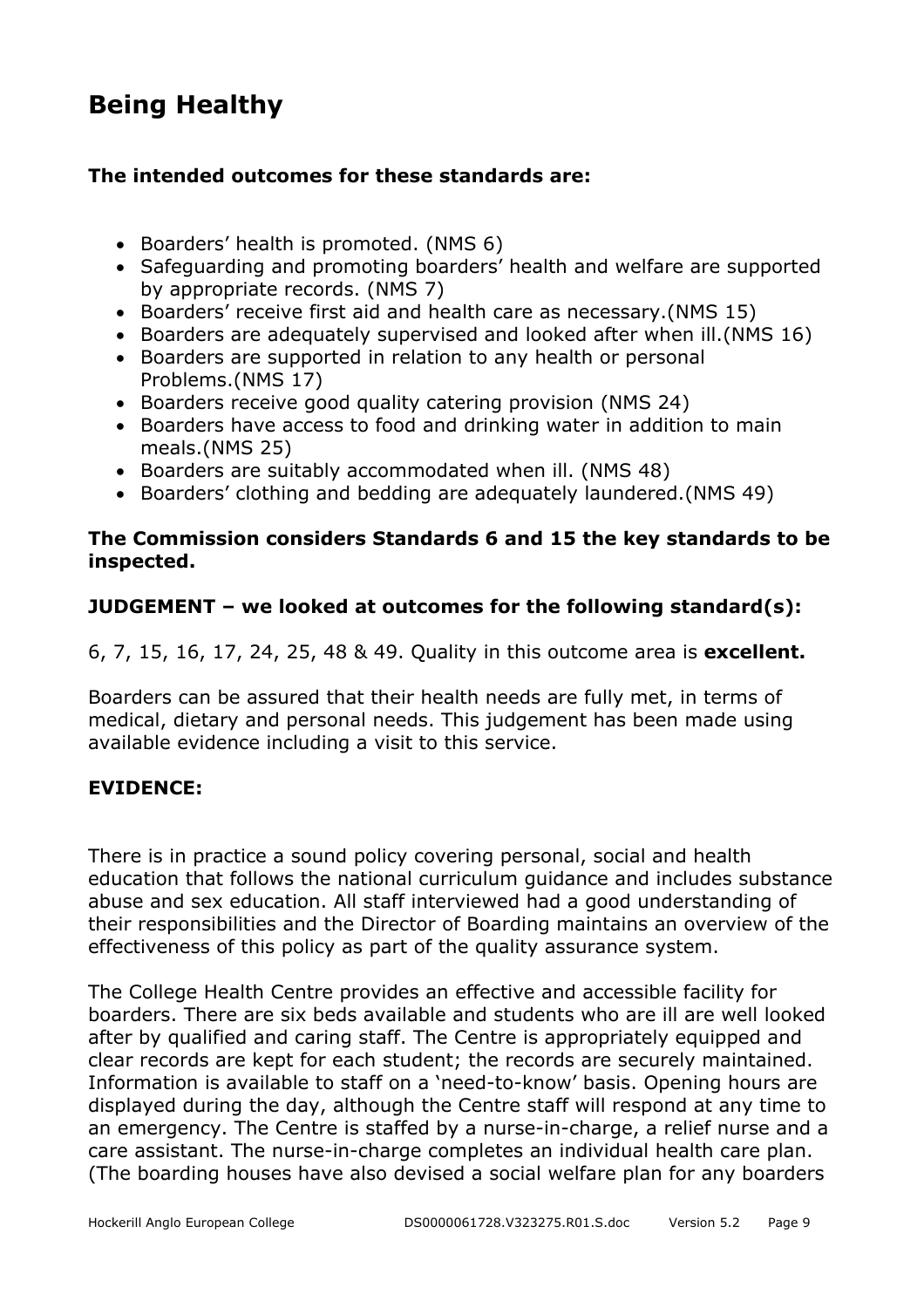with special welfare requirements). All boarders are registered with a local GP whose surgery is five minutes walk from the College. Junior boarders are always escorted to appointments. The operation of the Centre is enhanced by a commendable and comprehensive system of policies and procedures that are reviewed annually.

All boarders that were asked were able to identify at least one adult in whom they would turn to in relation to any health, emotional or personal problems. There was clear evidence that these issues would be dealt with in a confidential and sensitive manner.

Recent surveys of boarders show a much more positive perception of meals and mealtimes that was recorded three years ago. This may be due to a combination of the enthusiasm of the catering team, the fresh produce routinely used the high profile Catering Committee which consists of boarders' representatives. This group meet with the catering manager on a regular basis and also present the suggestions and comments books that are filled in by boarders in each house. Whatever the reason, all those concerned should be congratulated on this turn around. It was noted that each boarding house is equipped with a kitchenette where boarders can prepare drinks and snacks. Drinking water is provided in each boarding house and bottled drinking water can also be purchased from the Health Centre.

Boarders confirmed that the laundry provision is to their satisfaction. Their clothing is washed, ironed and delivered to the houses. They have a rota for distribution of clean laundry in their own house.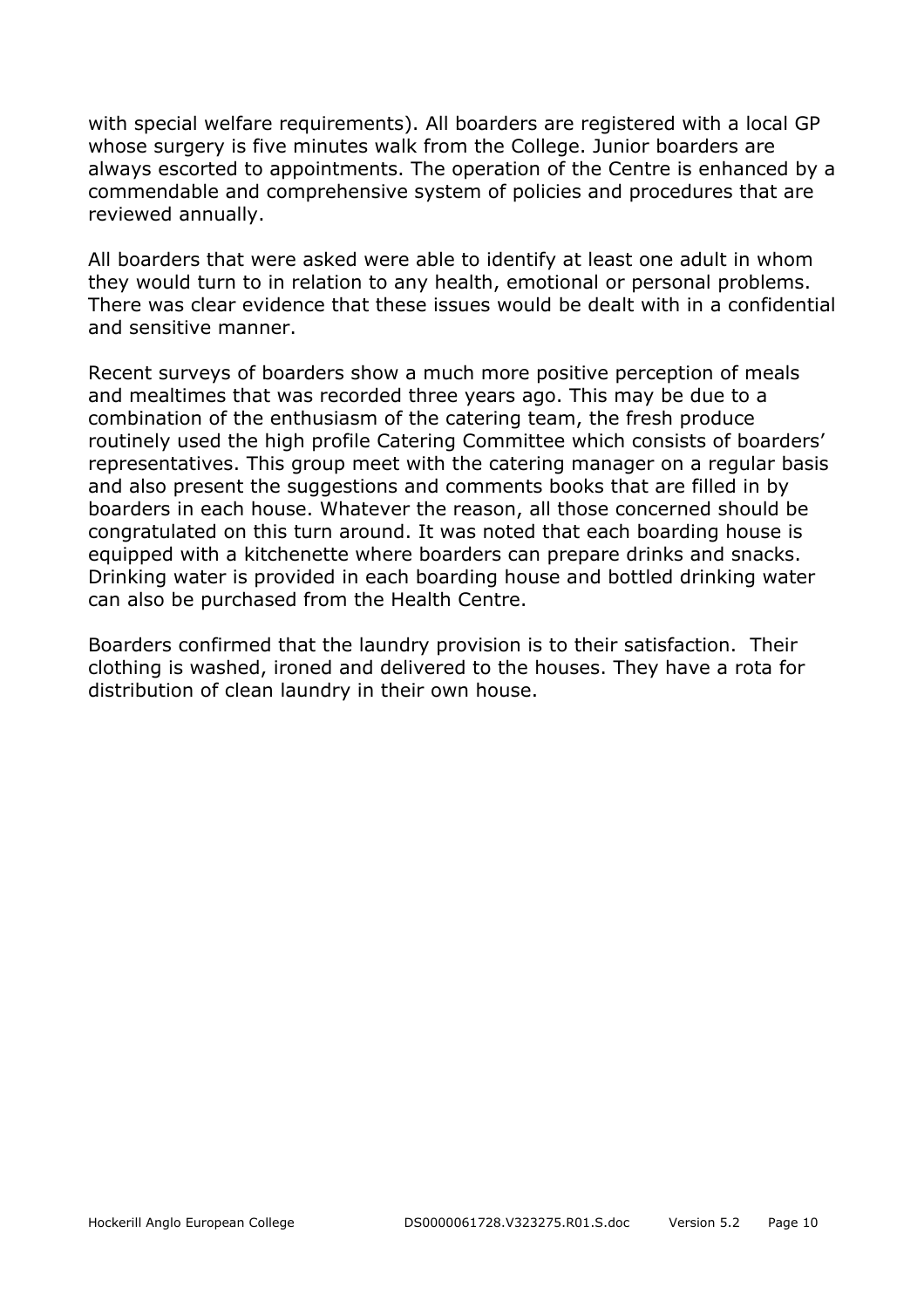## **Staying Safe**

#### **The intended outcomes for these standards are:**

- Boarders are protected from bullying.(NMS 2)
- Boarders are protected from abuse.(NMS 3)
- Use of discipline with boarders is fair and appropriate.(NMS 4)
- Boarders' complaints are appropriately responded to.(NMS 5)
- The operation of any prefect system safeguards and promotes boarders' welfare (NMS 13)
- Boarders' welfare is protected in any appointment of educational guardians by the school.(NMS 22)
- Boarders are protected from the risk of fire. (NMS 26)
- The welfare of any children other than the school's pupils is safeguarded and promoted while accommodated by the school.(NMS 28)
- Boarders' safety and welfare are protected during high risk activities.(NMS 29)
- Boarders' personal privacy is respected.(NMS 37)
- There is vigorous selection and vetting of all staff and volunteers working with boarders.(NMS 38)
- Boarders are protected from unsupervised contact at school with adults who have not been subject to the school's complete recruitment checking procedures and there is supervision of all unchecked visitors to the boarding premises.(NMS 39)
- Boarders have their own accommodation, secure from public intrusion. (NMS 41)
- Boarders are protected from safety hazards.(NMS 47)

#### **The Commission considers Standards 2, 3, 4, 5, 26, 37, 38, 39, 41 and 47 the key standards to be inspected.**

#### **JUDGEMENT – we looked at outcomes for the following standard(s):**

2, 3, 4, 5, 13, 26, 29, 37, 38, 39, 41 & 47. Standards 22 & 28 are not applicable. Quality in this outcome area is **good**, and would have been considered to be **excellent** has a recommendation not been made**.** 

Hockerill Anglo-European College provides a safe environment for students. This judgement has been made using available evidence including a visit to this service.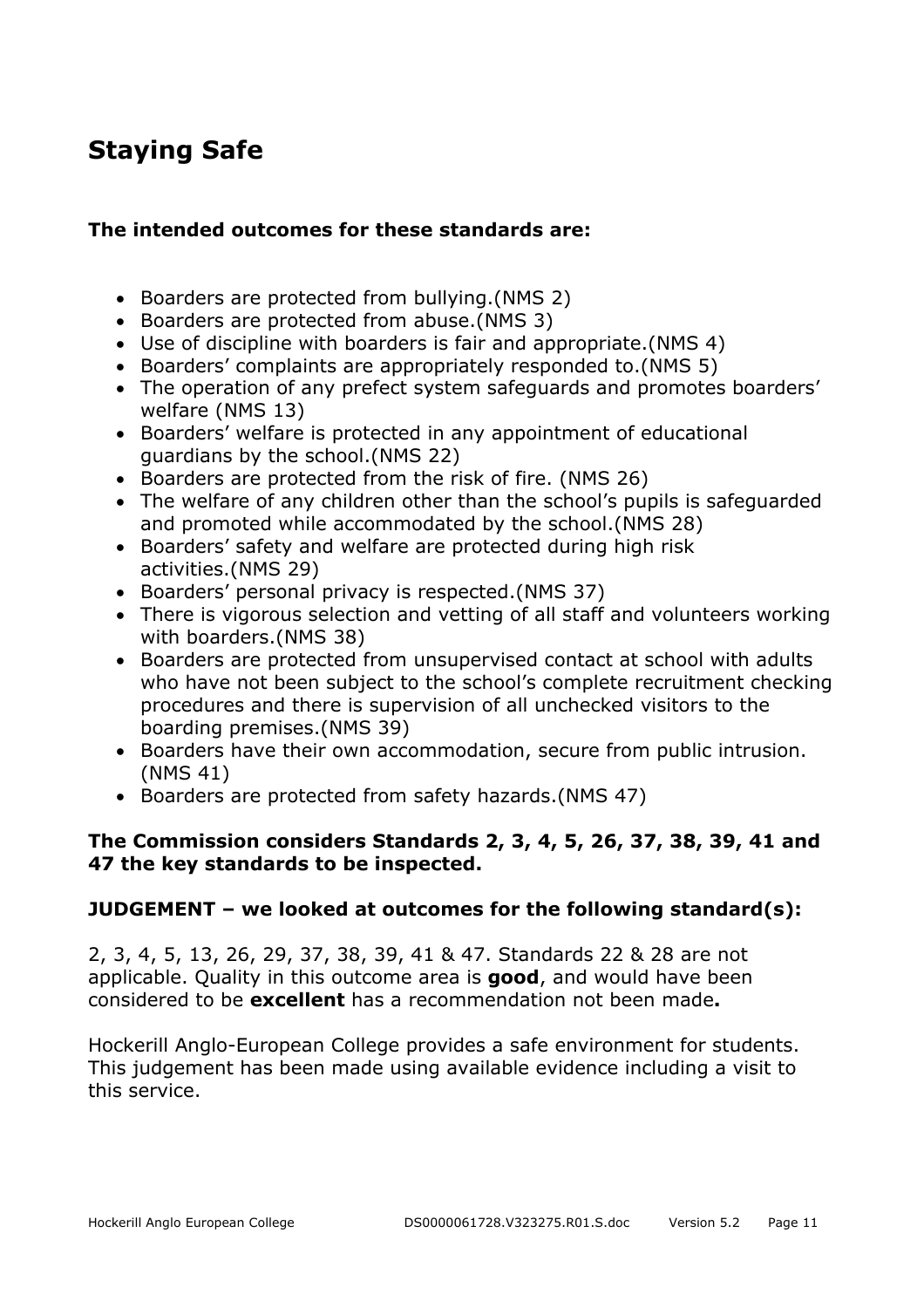#### **EVIDENCE:**

Boarders were keen to show the inspecting officer copies of the leaflet produced by the College entitled,' Every Child Matters'. This forms part of the well-publicised policy for countering bullying which includes a definition of the forms that bullying can take. Boarders confirmed that there are no initiation ceremonies intended to cause pain, anxiety or humiliation; in fact, boarders clearly stated that bullying does not take place at the College. The College Child Protection policy is constantly under review and encourages an integrated a team approach to keeping students safe. There is annual training for all staff (which is repeated three times each years to ensure that all staff are able to attend). The policy is well publicised, comprehensive and is also understood by boarders.

The College has produced a guide for boarders, their parents and staff that clearly sets out the approach for responding to any concern or complaint about the welfare of students. A written record is kept of serious complaints, their investigation and outcome. The Principal is made aware of any serious incidents.

Within the college, there is a 'status' system that all boarders appear to have embraced. Privilege comes with individual demonstrations of ability to take responsibility and this 'honour' approach provides the basis for the discipline in the boarding houses. The behaviour of students during the site visit was extemporary. There is a written policy on pastoral care. All staff who were asked confirmed that there have been no major incidents. Some sanctions had been applied for anti-social behaviour and boarders felt that, on the rare occasions that sanction had been applied, they were both appropriate and fair. The responsibilities of prefects are clearly set out and they are not permitted to administer any form of punishment. (Prefects receive an induction and receive training on child protection. They provide a link between students and the staff team).

The recruitment procedures are robust and follow current guidelines without deviation. All staff (including ancillary staff) and any adults who may legitimately be unsupervised on the campus are thoroughly checked, including Criminal Records Bureau disclosures. All students are protected from unsupervised contact in College with adults who have not been subject to the recruitments processes. There is also an agreement with spouses living in the boarding houses but not employed by the College.

Boarders' living space is for their exclusive use. In the main, boarders were happy with the manner their privacy and dignity were respected and promoted. Suitable and adequate security measures appeared to be in place and access to the houses is either by ringing the front door bell or via a coded keypad. All doors have an audible alarm. Since the last inspection took place,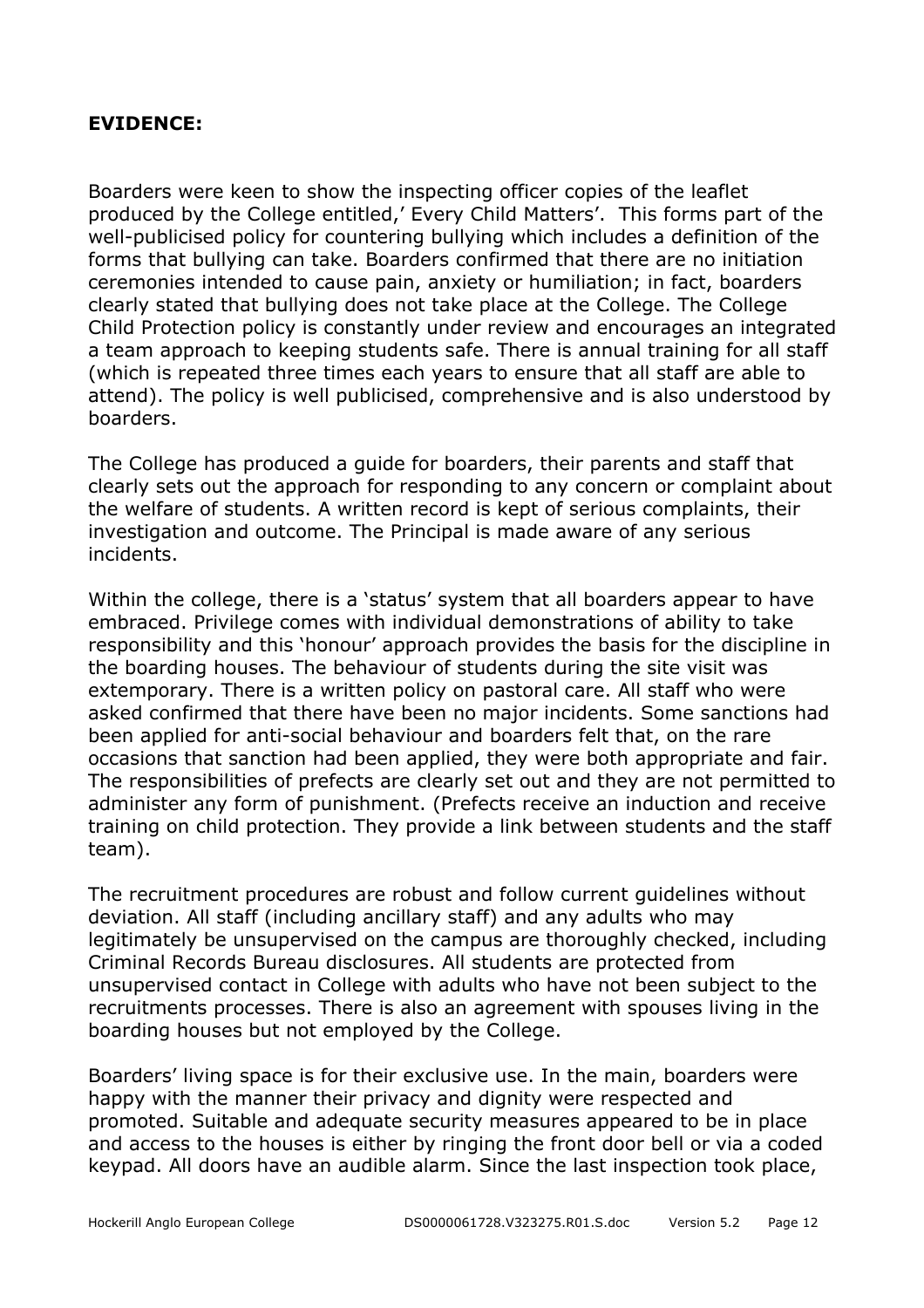CCTV cameras that cover the front lobby and the back door, combined with a superior security entry system has raised the level of security for the senior girls in Roding House to a commendable level. The provision of bedroom door locks is also being implemented. Additional security has been provided on the ground floor windows in Thames House, although it is recommended that windows accessible to boarders above the ground floor are risk assessed to ensure that there is no risk to safety by opening or closing those windows.

Fire drills are regularly carried out and there are records that demonstrate that the fire fighting equipment, alarm system, emergency lighting and smoke detectors are regularly checked and maintained. An up to date risk assessment is also available.

Comprehensive policies and procedures are available to staff members covering all activities involving boarders. If the activity involves residential arrangements, travel abroad or potentially hazardous activities, detailed risk assessments are carried out prior to the commencement of the activity. (See also 'Management' below)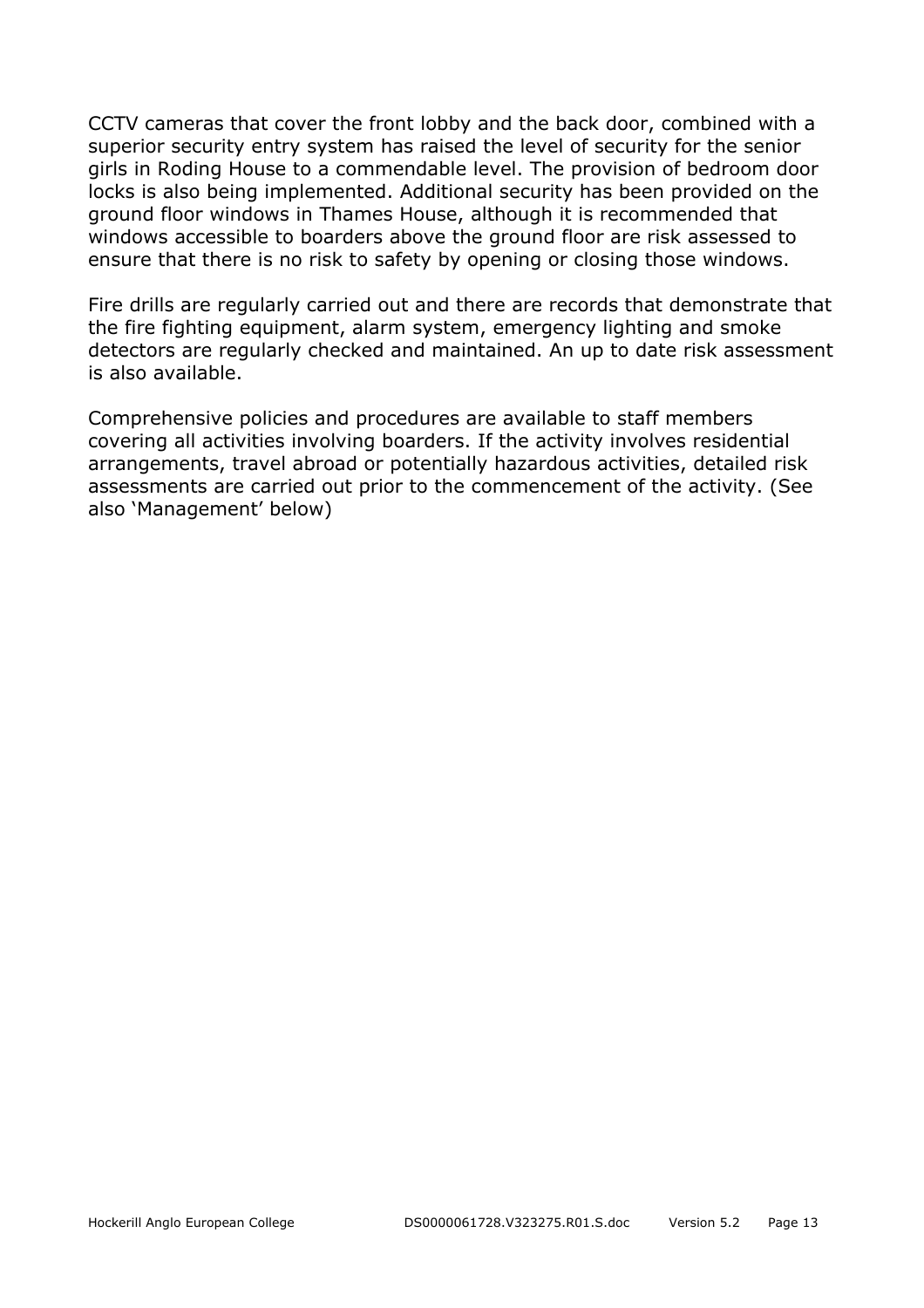# **Enjoying and Achieving**

#### **The intended outcomes for these standards are:**

- Boarders have access to a range and choice of activities.(NMS 11)
- Boarders receive personal support from staff.(NMS 14)
- Boarders do not experience inappropriate discrimination.(NMS 18)
- Boarders' welfare is not compromised by unusual or onerous demands.(NMS 27)
- Boarders have satisfactory provision to study.(NMS 43)
- Boarders have access to a range of safe recreational areas.(NMS 46)

#### **The Commission considers Standards 14 and 18 the key standards to be inspected.**

#### **JUDGEMENT – we looked at outcomes for the following standard(s):**

11, 14, 18, 43 & 46. Standard 27 is not applicable. Overall quality in this outcome area is **excellent.** 

Boarders are offered a wide range of social and recreational opportunities. They are supported in all aspects of boarding life. This judgement has been made using available evidence including a visit to this service.

#### **EVIDENCE:**

Outside class time, boarders have access to the college sports facilities and the opportunity to participate in a dazzling variety of recreation outlets and hobbies. (For example, at the time that this inspection took place, it was understood that there are in excess of 40 clubs in operation). Each house also offers recreational facilities, equipment, books television, craft material and computers. Internet access is appropriately restricted. There are supervised activities for boarders remaining at the college when other boarders are away at weekends. Boarders expressed satisfaction with the range of recreational activities available to them.

By and large, boarders were satisfied with the study provision in each house. Privacy is incremental on age, and older boarders have facilities for private study in their own bedrooms.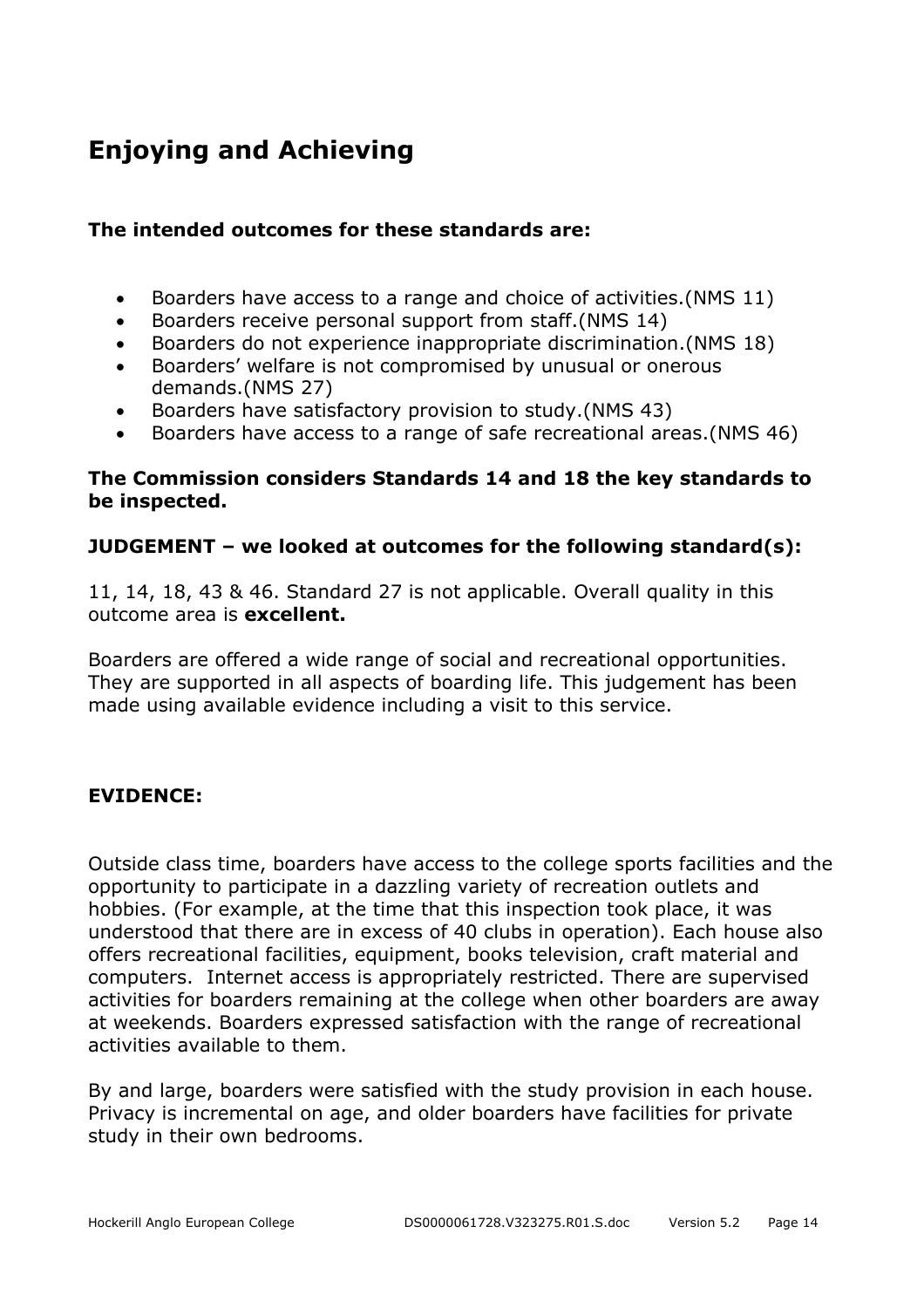Boarders confirmed that they relied on a variety of staff for guidance and support. They have been provided with a copy of the leaflet on how to make a complaint or express a concern ('Every Child Matters'). They confirmed that they felt confident to discuss both personal and welfare issues as well as academic or administrative matters. The College has an independent listener who regularly visits. The Child-line contact number was clearly displayed.

Many boarders come from abroad and the ethos of the College on equal opportunities actively promotes tolerance, understanding and respect for each other's rights, views, culture and religion. Students also commented on a weekly 'Crossfire' club, which encourages lively debate about topics such as morals, conscience and beliefs. Boarders are able to attend local places of worship.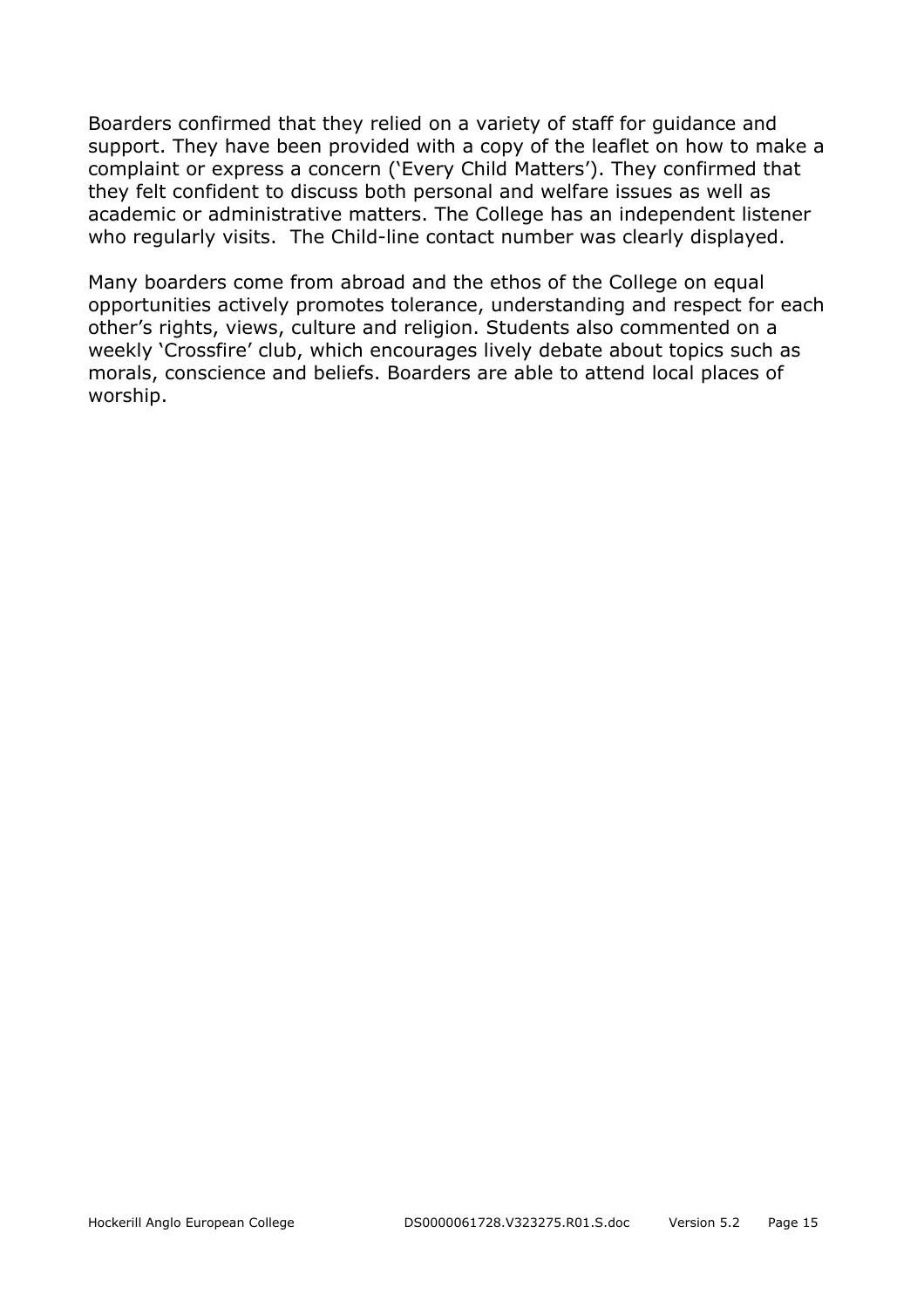## **Making a Positive Contribution**

#### **The intended outcomes for these standards are:**

- Boarders are enabled to contribute to the operation of boarding in the school.(NMS 12)
- Boarders can maintain private contact with their parents and families.(NMS 19)
- New boarders are introduced to the school's procedures and operation, and are enabled to settle in.(NMS 21)
- Boarders have appropriate access to information and facilities outside the school.(NMS 30)
- There are sound relationships between staff and boarders.(NMS 36)

#### **The Commission considers Standards 12 and 19 the key standards to be inspected.**

#### **JUDGEMENT – we looked at outcomes for the following standard(s):**

12, 19, 21, 30, Quality in this outcome area is **good.** 

There is mutual respect between boarders and staff and boarders' views are received positively. New boarders are welcomed into the College. This judgement has been made using available evidence including a visit to this service.

#### **EVIDENCE:**

New boarders and their parents are provided with a copy of the informative College handbook, 'Guide to Boarding for Students and Parents'. Anecdotal evidence from junior boarders revealed that joining the junior boarding house is a positive and welcoming experience. Without exception, boarders spoke warmly about the boarding staff. It was evident from their observations about individuals that there is an inclusive and sound relationship between them and the staff.

There are a number of formal routes through which boarders can express their views on boarding life. These include via house prefects, weekly house meetings and regular surveys. Importantly, all boarders that were asked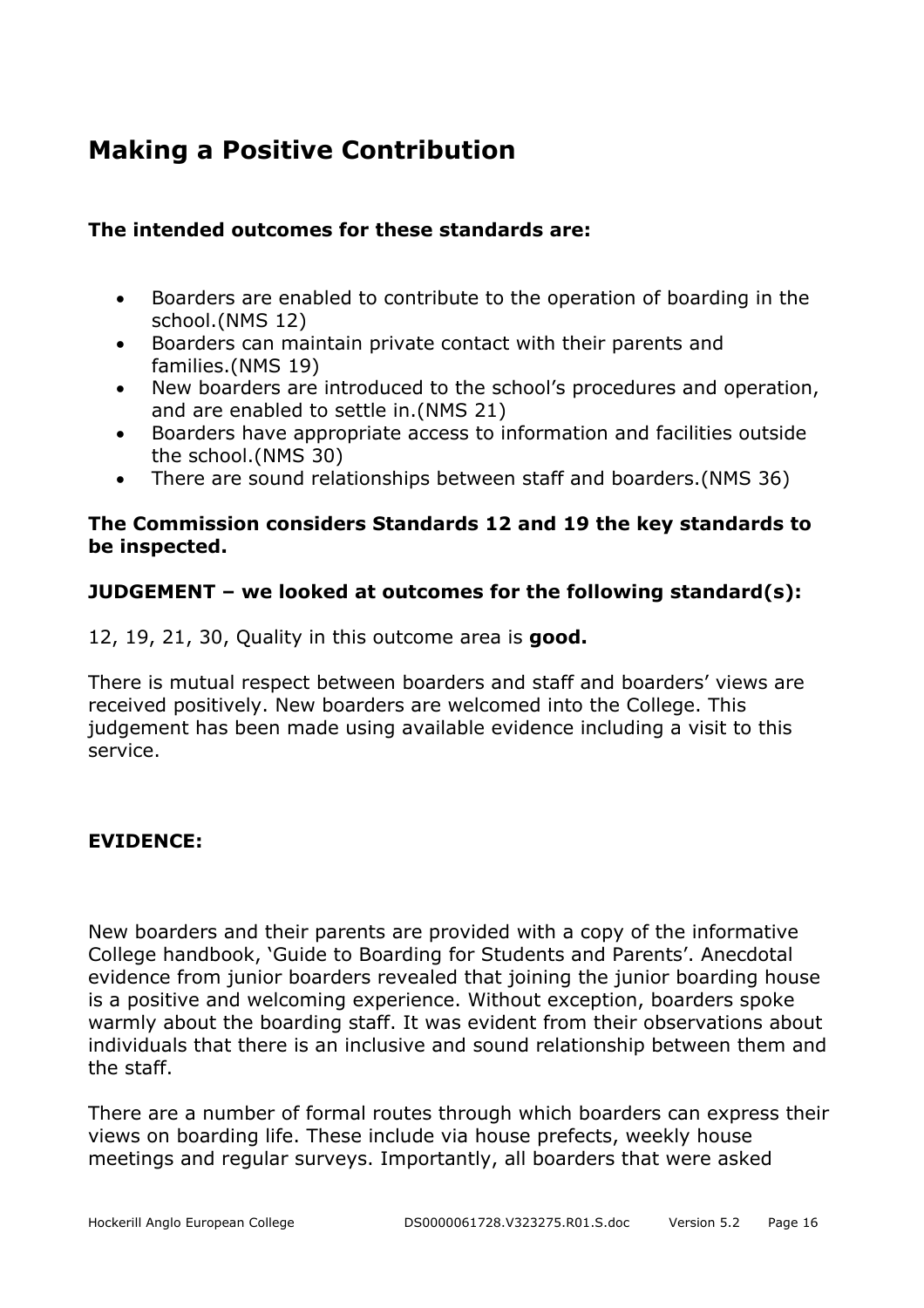confirmed that staff listen to them and that they see an outcome to any matters raised.

Boarders receive their mail unopened and have access to a telephone where they may make and receive calls in private. Staff encourage maintaining regular contact with parents and guardians; parents and guardians are assured of a warm welcome should they visit.

Supervision arrangements off campus are age and status related (the College operates an 'honour' system that works very well amongst boarders). Newspapers and television is available and, with parental permission, so is access to the Internet.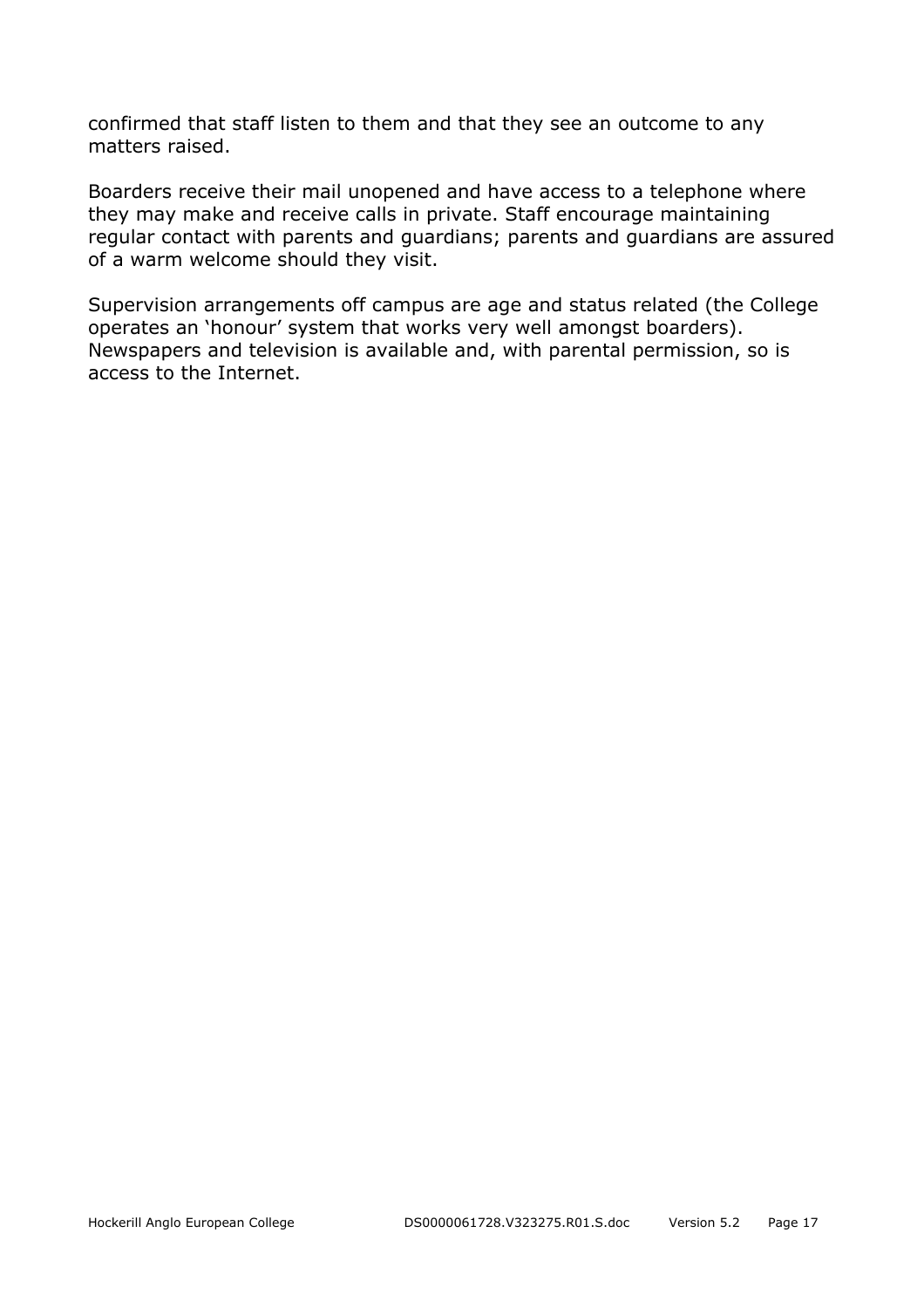# **Achieving Economic Wellbeing**

#### **The intended outcomes for these standards are:**

- Boarders' possessions and money are protected.(NMS 20)
- Boarders are provided with satisfactory accommodation.(NMS 40)
- Boarders have satisfactory sleeping accommodation.(NMS 42)
- Boarders have adequate private toilet and washing facilities.(NMS 44)
- Boarders have satisfactory provision for changing by day.(NMS 45)
- Boarders can obtain personal requisites while accommodated at school.(NMS 50)
- The welfare of boarders placed in lodgings is safeguarded and promoted.(NMS 51)

#### **The Commission considers Standard 51 the key standard to be inspected.**

#### **JUDGEMENT – we looked at outcomes for the following standard(s):**

20, 40, 44, 45 & 50. Standard 51 does not apply. Quality in this outcome area is **good.** 

The boarding accommodation is satisfactory and personal possessions are safeguarded. This judgement has been made using available evidence including a visit to this service.

#### **EVIDENCE:**

Boarding students respond to the homely atmosphere in each house. Whilst entry to the boarding houses is secure, boarders tend to leave their bedroom doors unlocked. Each has a safe and each house also offers a facility for the safekeeping of valuables. There continues to be a high level of trust between boarders, (judging by the amount of personal possessions that were left out). Minor personal toiletries and stationary are obtainable on campus and boarders confirmed that they have easy access to the shops in Bishop's Stortford.

Overall, each house has adequate shower, bath and toilet facilities. Boarders confirmed that there were no issues with privacy. The standard of cleanliness throughout the boarding accommodation was good. There is a rolling programme of maintenance and repair. Bedrooms were bright and most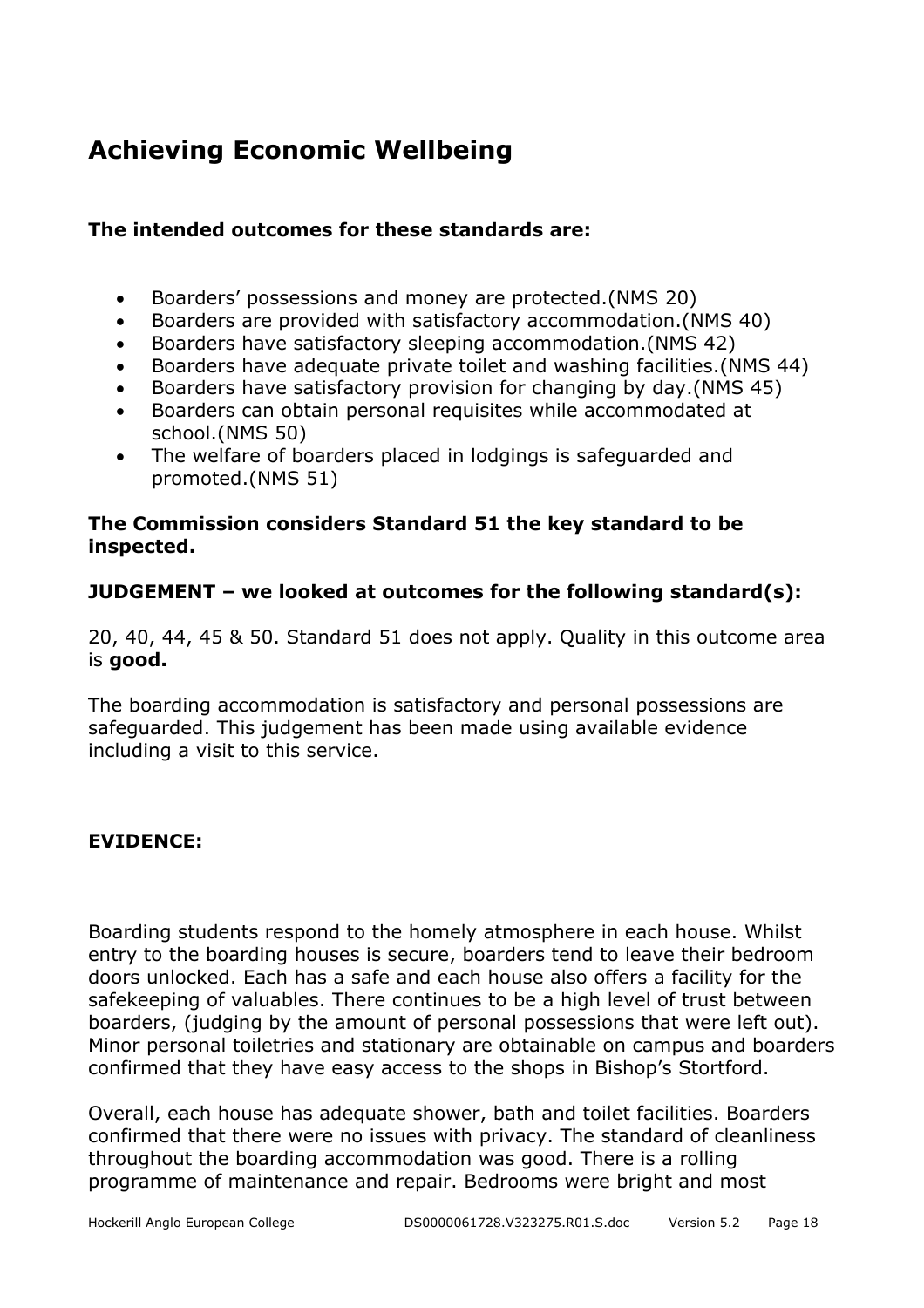boarders had personalised their bedrooms. Heating was adequate and the boarding accommodation was not excessively noisy. Boarders are not placed in lodgings.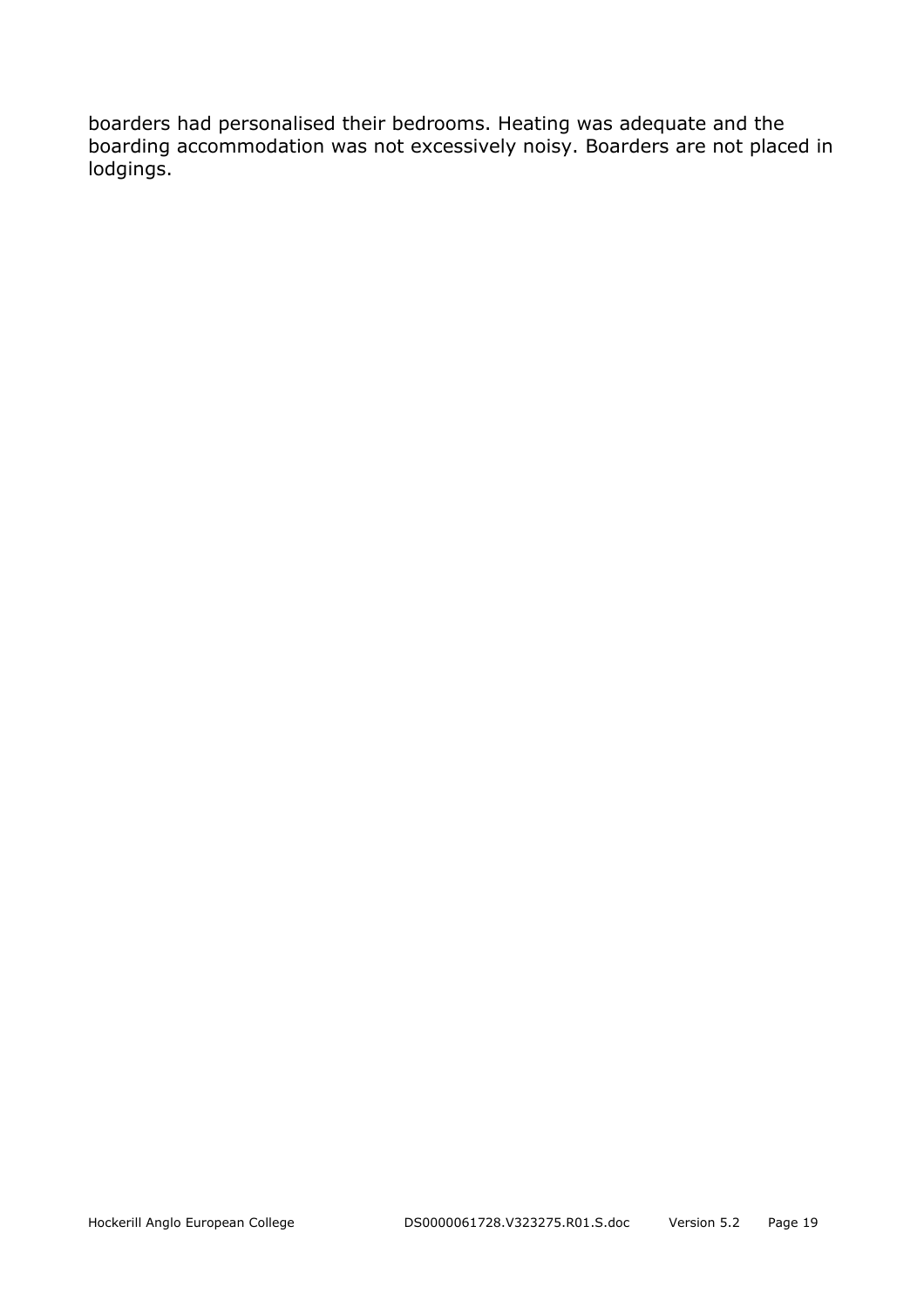## **Management**

#### **The intended outcomes for these standards are:**

- A suitable statement of the school's principles and practice should be available to parents, boarders and staff (NMS 1)
- There is clear leadership of boarding in the school.(NMS 8)
- Crises affecting boarders' welfare are effectively managed.(NMS 9)
- The school's organisation of boarding contributes to boarders' welfare.(NMS 10)
- Risk assessment and school record keeping contribute to boarders' welfare.(NMS 23)
- Boarders are adequately supervised by staff.(NMS 31)
- Staff exercise appropriate supervision of boarders leaving the school site.(NMS 32)
- Boarders are adequately supervised at night.(NMS 33)
- Boarders are looked after by staff with specific boarding duties, with adequate induction and continued training.(NMS 34)
- Boarders are looked after by staff following clear boarding policies and practice.(NMS 35)
- The welfare of boarders is safeguarded and promoted while accommodated away from the school site on short-term visits (NMS 52)

#### **The Commission considers Standards 1, 23, 31 and 34 the key standards to be inspected.**

#### **JUDGEMENT – we looked at outcomes for the following standard(s):**

#### 1, 8, 9, 10, 23, 31, 32, 33, 34, 35 & 52.

The boarding facilities are well managed. Boarders and their parents can be confident that welfare is paramount. Quality in this outcome area is **excellent.**  This judgement has been made using available evidence including a visit to this service.

#### **EVIDENCE:**

There is a comprehensive handbook that includes information about the boarding facilities. It clearly outlines the aims and organisation of boarding, the admission criteria, care and supervision of boarders and the religious and cultural aspects of the school. The handbook is available to parents and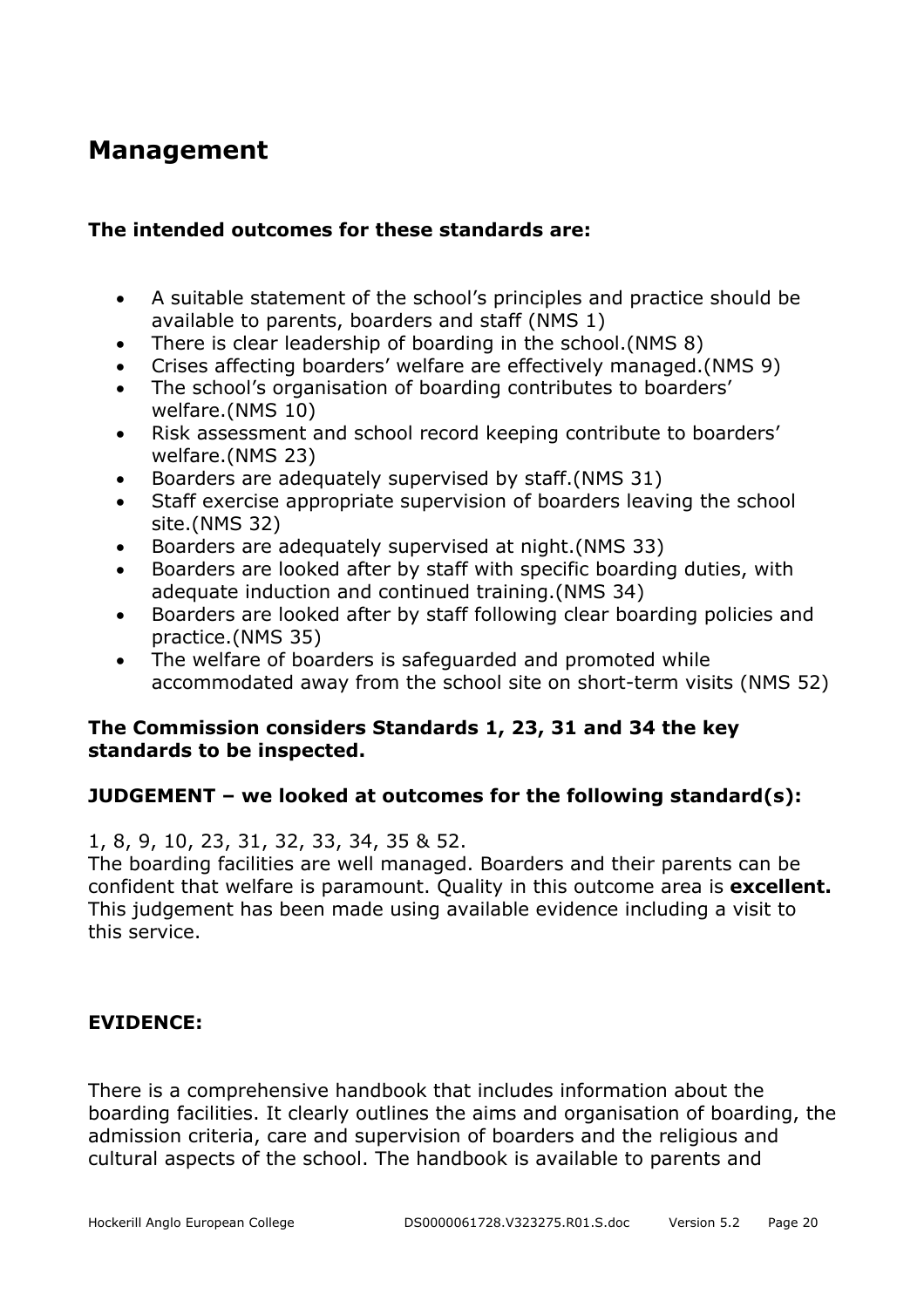boarders and the information is duplicated in the staff handbook. Both documents are regularly reviewed and updated.

The Director of Boarding and the Principal provide clear leadership and management. The Director of Boarding has overall responsibility for welfare, as well as the monitoring and evaluation of the boarding facilities. Each house has charismatic head of house and staff members who not only support and guide students, but also help establish the distinct house styles. Members of the governing body visit twice each term and there are commendable quality assurance systems (including independently conducted surveys of boarders and their parents) that are available to them for monitoring purposes.

All activities involving boarders are rigorously risk assessed by the member of staff responsible for that activity and all college activities are risk assessed under the guidance of heads of faculty. Parental involvement and consent for trips and activities were well documented. Risk assessments and safety hazard surveys are regularly undertaken and reviewed by heads of houses. The College has a designated Health & Safety Officer. A record of punishments is kept, however the boarders discipline system (and punishments) are both status and honour based. There have been no complaints received since the last inspection took place and the accident record was examined.

There are good systems in place to ensure that staff members know the whereabouts of boarders in their charge. Boarders may visit other houses, but do not leave the campus without permission. They are required to have an exeat approved and there are signing in and out systems. Parents are requested to sign consent forms which guide staff in their decision making process. Where appropriate, staff check that boarders have arrived at their destination safely. Staff are guided by a range of risk assessments which cover all anticipated situations. There is a comprehensive policy on school transport, mini busses, taxis and drivers, which is understood by staff and boarders alike.

The school offers good staffing levels, which, coupled with a low turnover of staff, means that students have access to staff that they know well. There are at least two members of staff on duty when boarders are in their houses and at least one member of staff sleeping-in but available on call at night in each house. The operational manager can also be contacted in an emergency.

All staff members are provided with a copy of the staff handbook, which contains comprehensive policies and procedures regarding boarding practices and the staff disciplinary procedure, (a recently updated draft policy is to be submitted to the governors for ratification). Staff are required to confirm that they have read and understood these documents. New staff are provided with a thorough induction, on-going training opportunities and all staff (including ancillary staff) receive annual child protection training.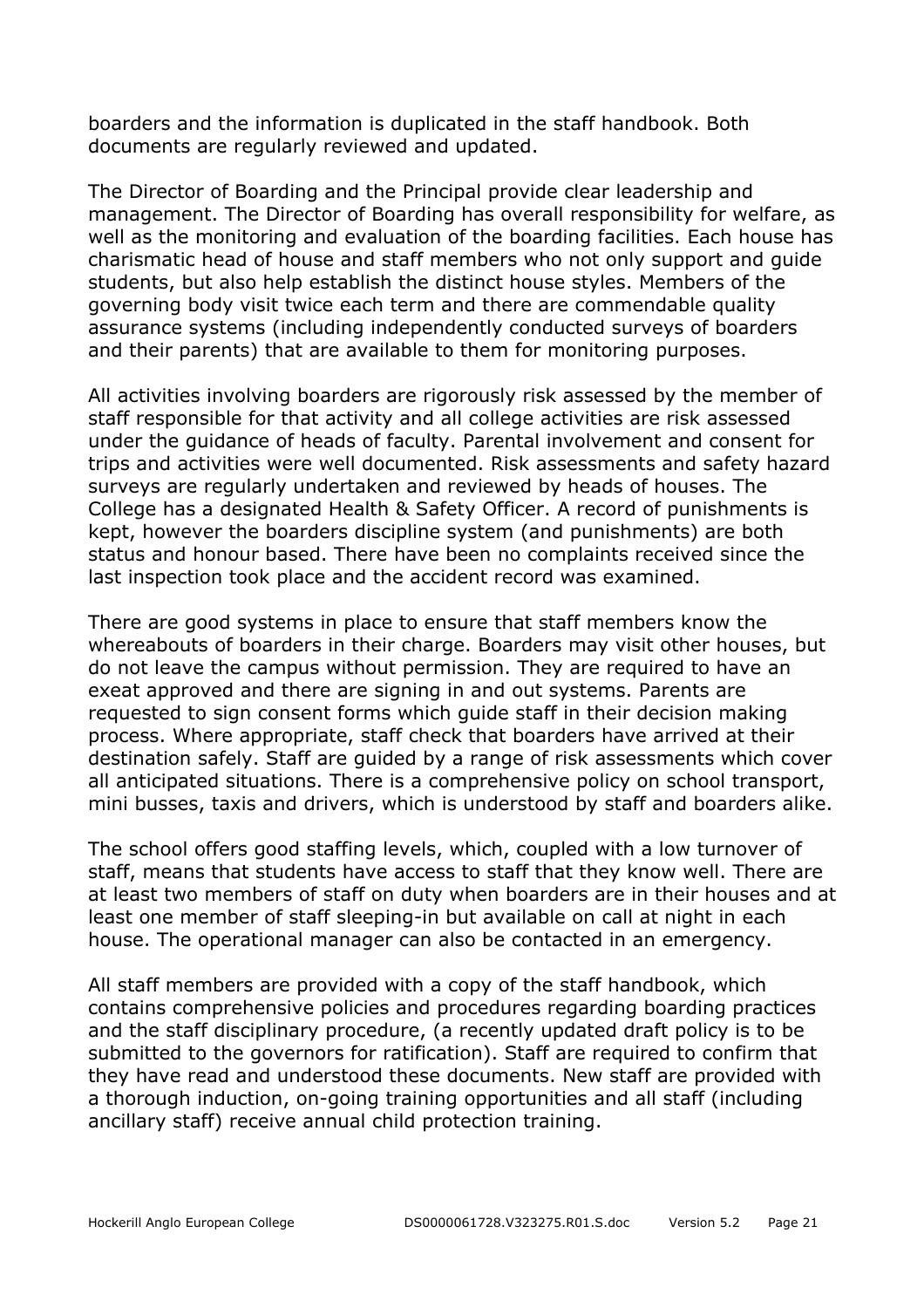# **SCORING OF OUTCOMES**

This page summarises the assessment of the extent to which the National Minimum Standards for Boarding Schools have been met and uses the following scale.

 Standard Exceeded (Commendable) **3** Standard Met (No Shortfalls) Standard Almost Met (Minor Shortfalls) **1** Standard Not Met (Major Shortfalls)

"X" in the standard met box denotes standard not assessed on this occasion "N/A" in the standard met box denotes standard not applicable

| <b>BEING HEALTHY</b> |              | <b>ENJOYING AND ACHIEVING</b> |              |
|----------------------|--------------|-------------------------------|--------------|
| <b>Standard No</b>   | <b>Score</b> | <b>Standard No</b>            | <b>Score</b> |
|                      |              | 11                            |              |
|                      |              | 14                            |              |
| 15                   |              | 18                            |              |
| 16                   |              | 27                            |              |
| 17                   |              | 43                            |              |
| 24                   |              | 46                            |              |
| 25                   |              |                               |              |
| 48                   |              | <b>MAKING A POSITIVE</b>      |              |
| 49                   |              | <b>CONTRIBUTION</b>           |              |

| <b>STAYING SAFE</b> |              | 12                                 | 4   |
|---------------------|--------------|------------------------------------|-----|
| <b>Standard No</b>  | <b>Score</b> | 19                                 | 3   |
|                     | 4            | 21                                 | 3   |
| 3                   | 4            | 30                                 | 3   |
| 4                   | 4            | 36                                 | 3   |
| 5                   | 4            |                                    |     |
| 13                  | 3            | <b>ACHIEVING ECONOMIC</b>          |     |
| 22                  | N/A          | <b>WELLBEING</b>                   |     |
| 26                  | 3            | <b>Standard No</b><br><b>Score</b> |     |
| 28                  | N/A          | 20                                 | 3   |
| 29                  | 3            | 40                                 | 3   |
| 37                  | 3            | 42                                 | 3   |
| 38                  | 3            | 44                                 | 3   |
| 39                  | 3            | 45                                 | 3   |
| 41                  | 3            | 50                                 | 3   |
| 47                  | 3            | 51                                 | N/A |

| <b>BEING HEALTHY</b> |              | <b>ENJOYING AND ACHIEVING</b> |              |
|----------------------|--------------|-------------------------------|--------------|
| dard No              | <b>Score</b> | <b>Standard No</b>            | <b>Score</b> |
| -6                   |              |                               |              |
|                      |              | 14                            |              |
| 15                   |              | 18                            |              |
| 16                   |              | 27                            | N/A          |
| 17                   |              | 43                            |              |
| 24                   |              | 46                            |              |

|                     |              |                    | <b>MAKING A POSITIVE</b> |  |  |
|---------------------|--------------|--------------------|--------------------------|--|--|
|                     |              |                    | <b>CONTRIBUTION</b>      |  |  |
|                     |              | <b>Standard No</b> | <b>Score</b>             |  |  |
| <b>STAYING SAFE</b> |              | 12                 |                          |  |  |
| l No                | <b>Score</b> | 19                 |                          |  |  |
|                     |              | 21                 |                          |  |  |
|                     |              | 30                 |                          |  |  |
|                     |              | 36                 |                          |  |  |
|                     |              |                    |                          |  |  |

| 13 |     | <b>ACHIEVING ECONOMIC</b> |              |  |
|----|-----|---------------------------|--------------|--|
| 22 | N/A | <b>WELLBEING</b>          |              |  |
| 26 |     | <b>Standard No</b>        | <b>Score</b> |  |
| 28 | N/A | 20                        |              |  |
| 29 |     | 40                        |              |  |
| 37 |     | 42                        |              |  |
| 38 |     | 44                        |              |  |
| 39 |     | 45                        |              |  |
| 41 |     | 50                        |              |  |
| 47 |     | 51                        |              |  |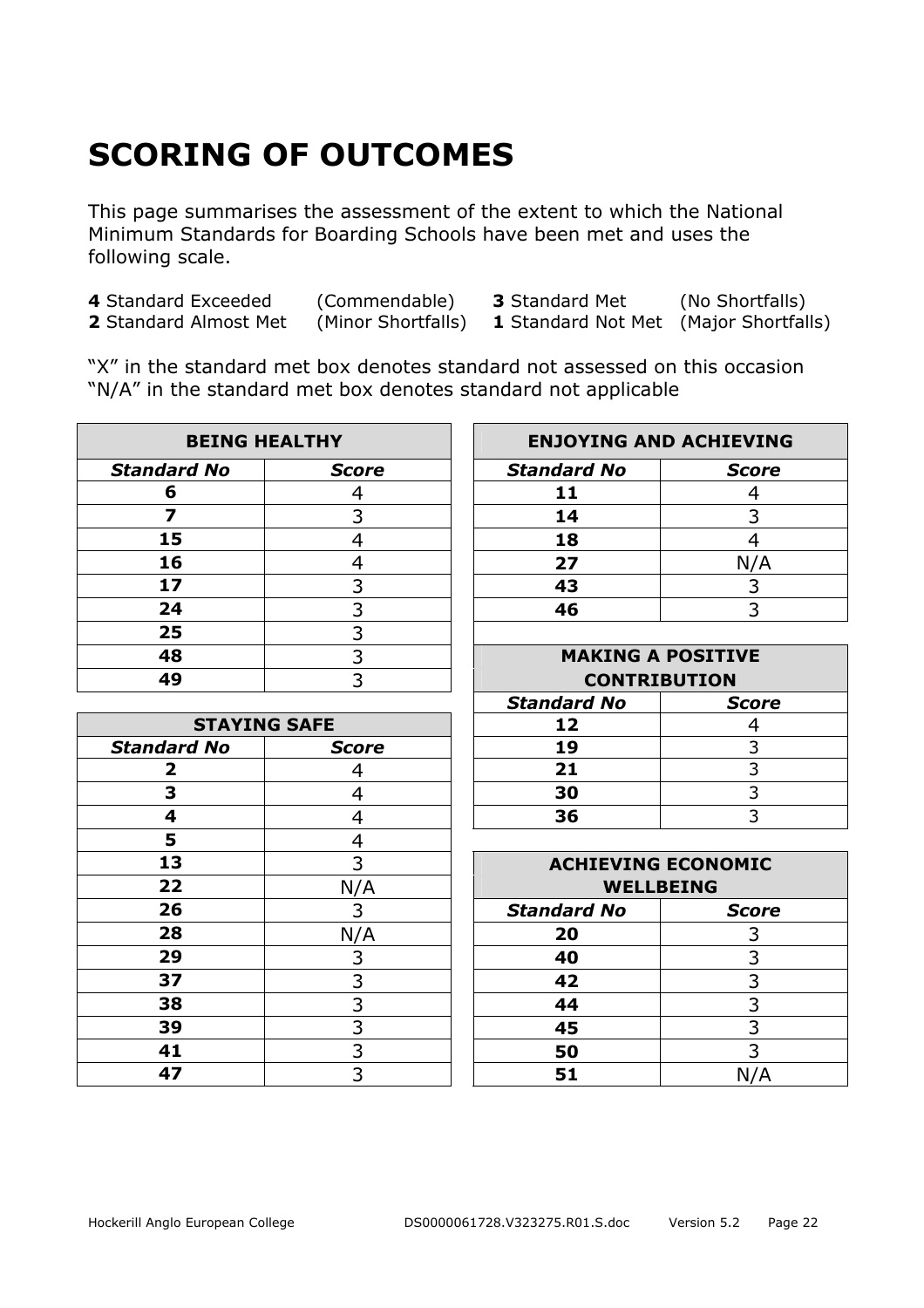# **SCORING OF OUTCOMES Continued**

| <b>MANAGEMENT</b>  |              |  |
|--------------------|--------------|--|
| <b>Standard No</b> | <b>Score</b> |  |
| 1                  | 4            |  |
| 8                  | ⊿            |  |
| 9                  | 3            |  |
| 10                 | 3            |  |
| 23                 |              |  |
| 31                 | 3            |  |
| 32                 | 4            |  |
| 33                 |              |  |
| 34                 | 3            |  |
| 35                 | 3            |  |
| 52                 | 3            |  |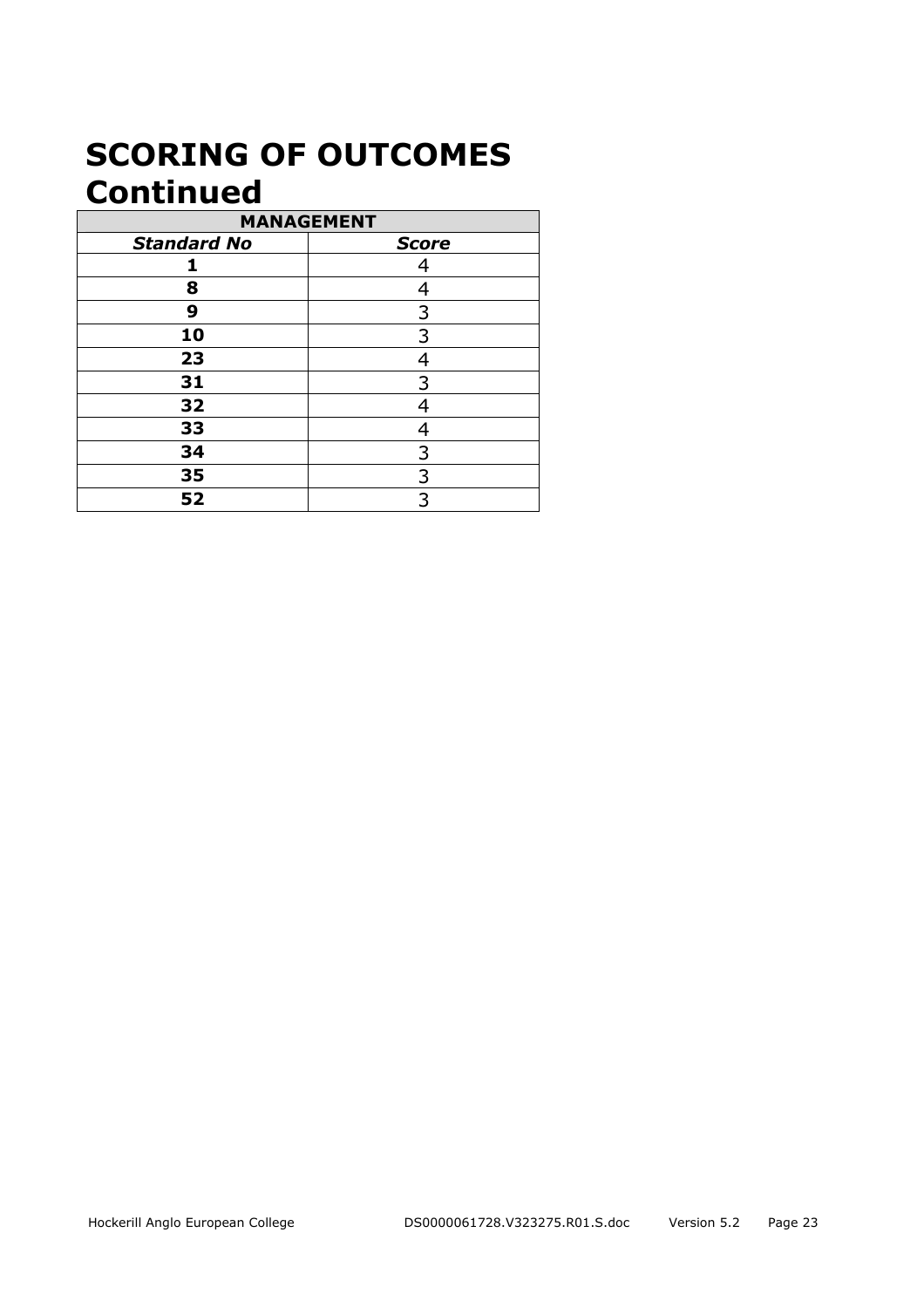Are there any outstanding recommendations from the last No inspection?

#### **RECOMMENDED ACTIONS**

This section sets out the actions that must be taken so that the proprietor meets the Children Act 1989, Inspection of Schools and Colleges Regulations 2002 and the National Minimum Standards.

| No. | <b>Standard</b> | Recommendation                                                                                                                                                                         | Timescale<br>for action<br>(Serious<br>welfare<br>concerns<br>only) |
|-----|-----------------|----------------------------------------------------------------------------------------------------------------------------------------------------------------------------------------|---------------------------------------------------------------------|
|     | <b>BS47</b>     | It is recommended that windows accessible to<br>boarders above the ground floor are risk<br>assessed to ensure that there is no risk to safety<br>by opening or closing those windows. | 27/02/07                                                            |